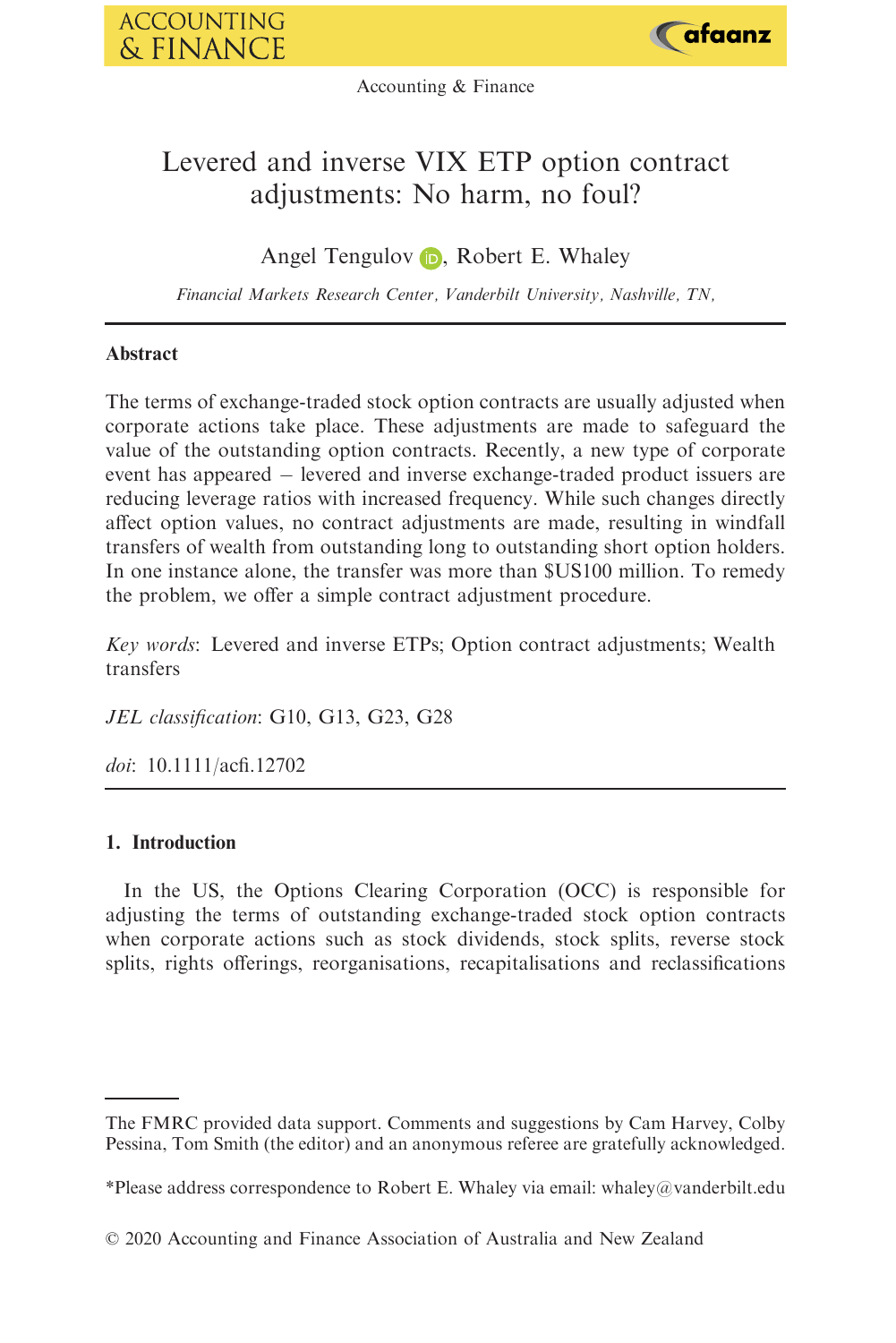occur. These adjustments are made in a manner that is fair to outstanding long and short option holders.<sup>1</sup> Neither the long nor short option holder should be made worse off by a contract adjustment decision.<sup>2</sup> In many instances the contract adjustment is exact. In a two-for-one stock split, for example, the standard contract size of 100 shares becomes 200 shares and the option's exercise price of X becomes  $X/2$ . The market value of any existing option position is unchanged. In some instances, the contract adjustments and their consequences are not exact. Suppose a firm pays a large special cash dividend. In the US and Canada, the contract adjustment practice is to reduce the exercise price of the option by the absolute cash dividend amount because the stock price will fall by that amount on the ex-dividend day. In Europe and Australia, the reduction in exercise price is a proportion of the prevailing stock price. While both adjustments are intuitive, they are not exact. If the firm makes a large cash disbursement, the return volatility of the stock rises, causing an increase in option value. Existing long option holders gain at the expense of the short option holders.

The range of issues requiring option contract adjustments is large, and continues to grow larger with the proliferation of new types of underlying securities. The decision about whether to list a new stock option class rests with the exchanges. Here the term 'stock' refers to an equity security, which not only includes shares of common stock, but also index-linked securities such as exchange-traded funds. Exchanges have minimum listing standards to help ensure that newly launched option classes will have sufficient depth and liquidity. Nasdaq ISE/GEMX/MRX/PHLX rules, for example, require that the security is an 'NMS' security, with a minimum of (a) 7 million shares in float, (b) 2000 shareholders, and (c) 2.4 million shares in trading volume during the past 12 months. That is not to say that all stocks satisfying these criteria will have options listed. Nor is it to say that corporations cannot lobby exchanges to list their stocks or that market makers cannot lobby exchanges to list the options on a security with attractive volatility and volume attributes. Once one option exchange decides to launch a new option class, the other option exchanges usually follow.

This paper focuses specifically on contract adjustments for options on levered and inverse exchange-traded products. The main types of issuer actions are twofold. First, because of structural problems with their design, levered and

<sup>&</sup>lt;sup>1</sup>See OCC Bylaws, Adjustments Policies and Procedures, Section 11. Specifically, 'all adjustments to the terms of outstanding cleared contracts shall be made by the Corporation [OCC], which shall determine whether to make adjustments to reflect particular events in respect of an underlying interest, and the nature and extent of any adjustment, based on its judgment as to what is appropriate for the protection of investors and the public interest, taking into account such factors as fairness to holders and writers (or purchasers and sellers) of the affected contracts'.

<sup>&</sup>lt;sup>2</sup>Like all derivatives contracts, option markets are a 'zero-sum game.'

<sup>©</sup> 2020 Accounting and Finance Association of Australia and New Zealand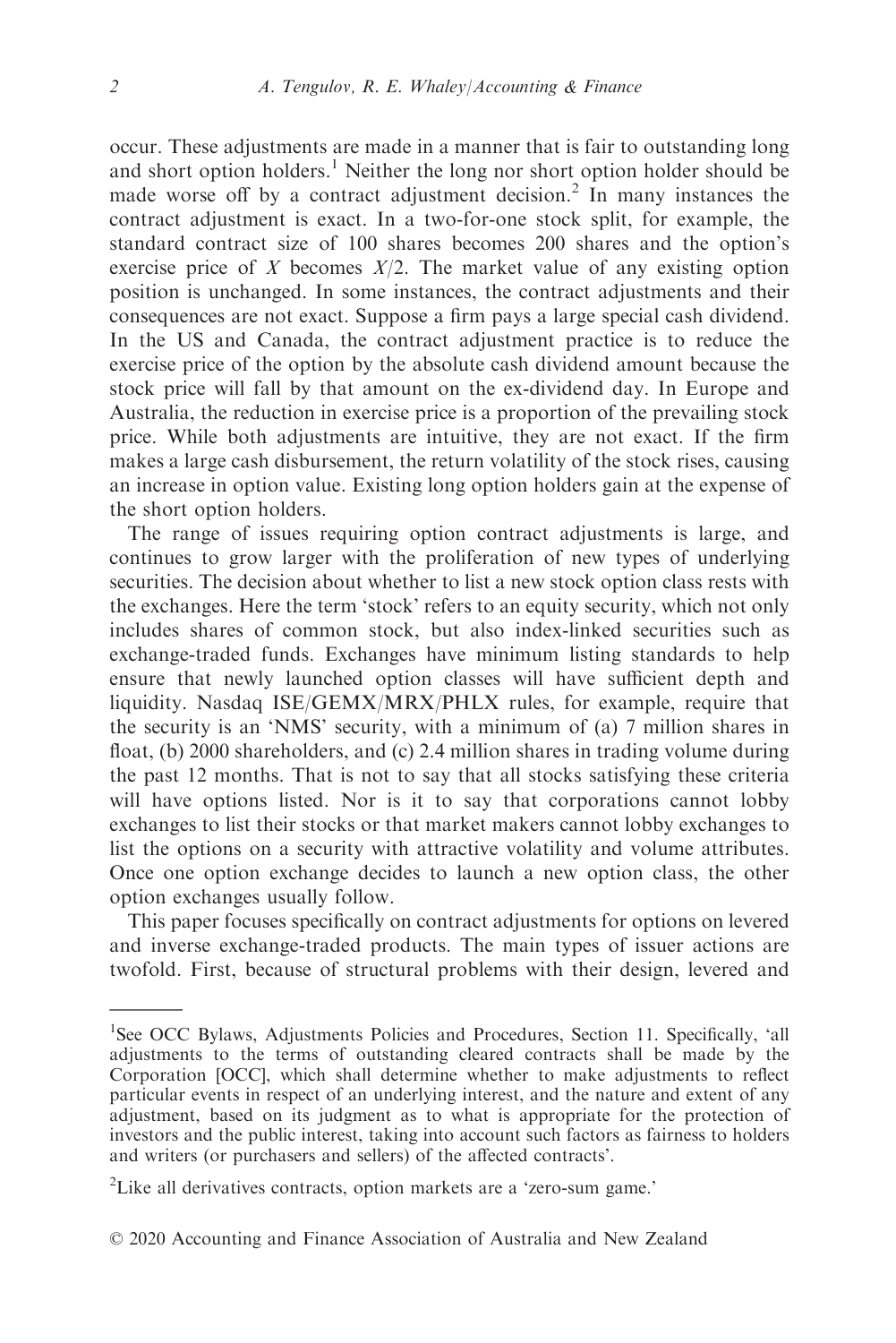inverse ETPs have frequent reverse splits.<sup>3</sup> Problems aside, the OCC adjusts the terms of existing option contracts with each reverse split in the usual fair manner. No harm, no foul. Second, levered and inverse ETP issuers change leverage factors of their funds. Recently, the changes have all been reductions. Such changes are presumably not in the interest of shareholders, whose decision to go long or short the ETP was based on its expected return/risk characteristics. Reducing the leverage ratio changes the fundamental nature of the security, thereby forcing the investor to re-optimise her investment portfolio allocations. Reducing the leverage ratio also reduces the probability of liquidation, however, thereby preserving at least some portion of the issuer's management fee revenue. Although these reductions change the fundamental nature of the underlying security, the OCC has had a policy of making no adjustment to terms of outstanding option contracts. No harm, no foul?

#### 2. The big picture

In the US, adjustments to existing option contracts are not made for regular changes in the underlying security. Stock option contracts, for example, are not adjusted when regular quarterly cash dividends are paid. In the case of unusual or irregular events, however, adjustments are made. If a firm declares a large special cash dividend, outstanding option contracts typically have the exercise price reduced by the amount of the cash dividend. Such contract adjustments are made by the OCC and are memorialised by an 'Infomemo' describing the reason for the change (usually a corporate action of some sort), how the terms of existing option contracts will be adjusted, and when they become effective.

To place the various types of contract adjustments in perspective, we collected all Infomemos during the one-year period beginning 22 February 2017 and ending 23 February 2018, and tabulated their content by type of adjustment. A summary is provided in Table 1. In all, 708 Infomemos involving stock option contract adjustments were identified. The table uses seven different types of contract adjustment categories in terms of the action taken. The first category is labelled 'None' and it means there was no economic impact resulting from the OCC actions taken. A company may have had a change in name, ticker symbol or CUSIP number, or multiple option series including Flex options on the same underlying were consolidated under the same ticker symbol. The 187 changes have no economic impact. The 'Cash' category is where uncertainty about the underlying security's prospects is completely resolved (i.e., its volatility rate goes to zero), and the option is terminated early by virtue of a cash exchange. Included is this category are

<sup>&</sup>lt;sup>3</sup>Inverse funds on securities indexes and both levered and inverse funds for commodity and volatility futures indexes have share prices that necessarily approach zero through time. Reverse splits are used to recalibrate share prices to higher levels for reporting and trading purposes. See Pessina and Whaley (2020).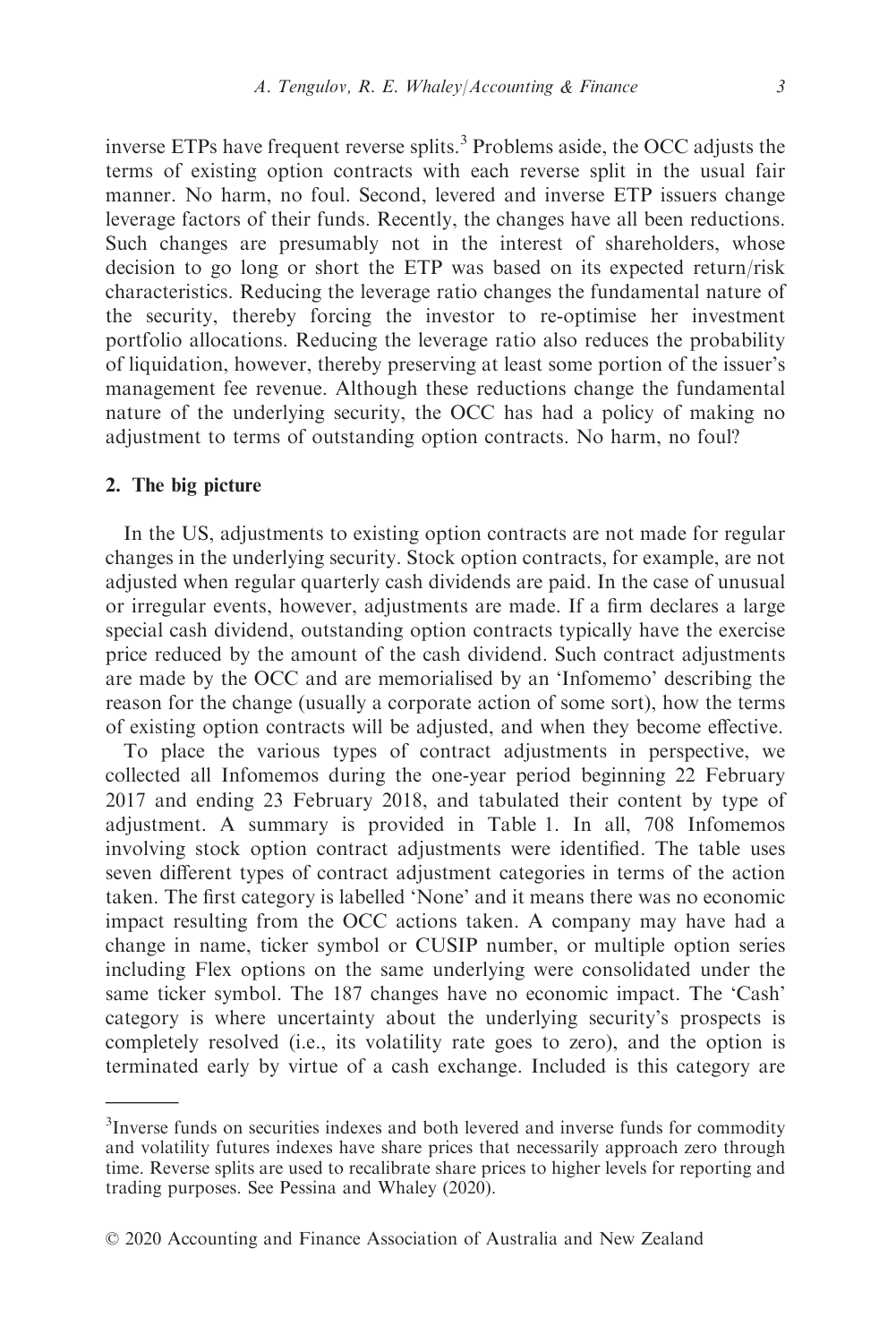| Adjustment               | Frequency | Percent |
|--------------------------|-----------|---------|
| None                     | 187       | 26.4    |
| Cash                     | 137       | 19.4    |
| Scale factor             | 140       | 19.8    |
| Exercise price reduction | 108       | 15.3    |
| <b>Shares</b>            | 17        | 2.4     |
| Shares and cash          | 106       | 15.0    |
| Shares and other         | 13        | 1.8     |
|                          | 708       | 100.0   |

Table 1

Analysis of OCC Infomemo information regarding frequency of contract adjustments to stock and ETP options by adjustment type during the one-year period 22 February 2017–23 February 2018

stocks acquired by a cash offer. In these instances, call (put) option holders with an exercise price above (below) the cash per share offer amount receive a cash payment of the difference. Also included would be stocks experiencing bankruptcy and having adjudicated prices of zero. In this instance, short call/ long put option holders receive a cash payment of the exercise price.

The next row is labelled 'Scale factor' and refers to adjustments made as a result of stock splits, stock dividends and reverse stock splits. The adjustments here, too, are exact and involve little to no judgement. Merton (1973, p. 149, Theorem 9) shows that option value is homogeneous of degree one in stock price and exercise price, that is,

$$
100 \times C(S, X) = 100 \times kC(S/k, X/k). \tag{1}
$$

In Equation  $(1)$ ,  $C(.)$  is an option valuation operator, which is a function of the stock price S and the exercise price X. The  $k$ -factor is any positive constant. In a two-for-one split, for example,  $k = 2$ . An outstanding long (short) option holder's position is revised such that he has twice as many deliverable shares at half the option value. In the case of a 10 percent stock dividend,  $k = 1.1$ , and, in a one-for-four reverse split,  $k = 1/4$ . The only imprecision in the adjustment procedure is potential rounding errors. In a 3-for-1 split, for example, an atthe-money option with an exercise price of 10 should have it reduced to 3:333333. The price would be rounded to the nearest 'adjustment increment,' which in the case of options is one cent. The exercise price would be set at 3.33. A similar problem might arise with numbers of contracts. A 1-for-3 reverse split will produce fractional option contracts. Units of trading must be whole numbers.

All of the remaining categories in the table have inexact contract adjustments. They are defensible attempts at promoting fairness, however. The 'Exercise price reduction' row falls into this category. In our sample, there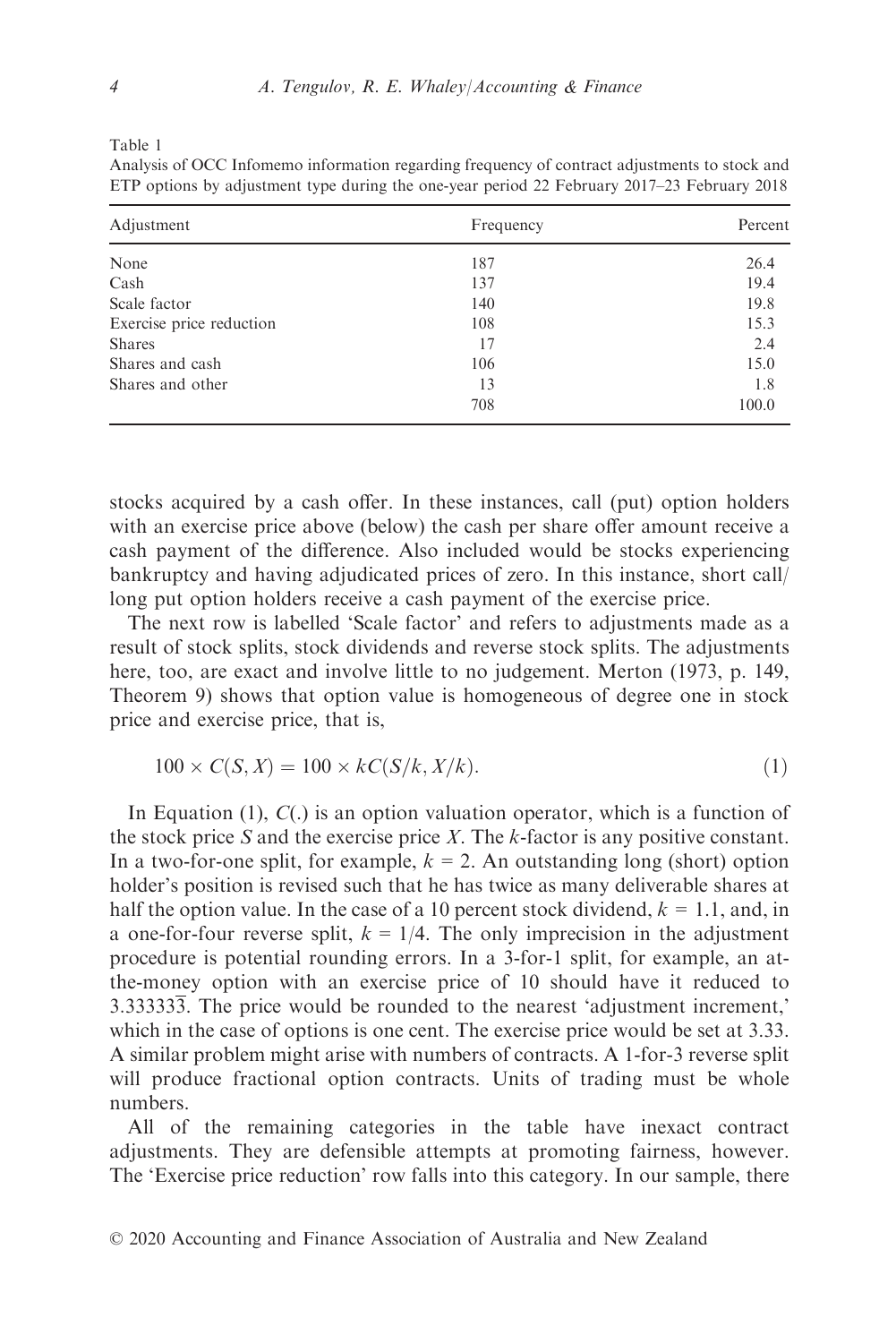were 108 occurrences in which there are special cash dividends or cash distributions. To get a sense for the problem here in this instance, consider an example. On 20 July 2004, Microsoft announced a special cash dividend of \$US3.00 per MSFT common share, payable on 2 December 2004 to shareholders of record on 17 November 2004. The dividend amounted to 10.6 percent of the firm's share price at the time. Without an appropriate contract adjustment to existing option contracts, a special cash dividend of \$US3.00, if paid during the option's life, would harm existing long call (short put) option holders in that the stock price should drop by the amount of the dividend on the ex-date, and would benefit the short call (long put) option holders by equal amounts. In the US, the OCC's contract adjustment procedure is to reduce the exercise price of existing option series by the amount of the cash dividend on the ex-dividend day.<sup>4</sup> On 20 July 2004, the same day as Microsoft announced its special dividend, the OCC announced that the exercise prices of existing option contracts would be reduced by \$US3.00 on the ex-dividend date, 15 November 2004, presumably because the stock price will drop by that amount of the dividend, holding other factors constant. Certain subtleties in this procedure, as well as competing procedures, are discussed in Barraclough et al. (2012).

Like the exercise price adjustment category, the rows beginning with 'Shares' also have contract adjustments that are not exact. These are largely restructurings involving mergers, acquisitions, spinoffs and the like. What becomes the deliverable on the outstanding option contract is transformed into a different deliverable, which might be shares of a different company, cash, bonds, rights issues, warrant issues or some combination thereof. Such decisions are made by the OCC on a case-by-case basis. Since there is no limit on the corporate restructurings that might take place, there is no limit on the terms of the contract adjustments that might be made. Presumably an attempt is made to ensure that the value of the new deliverables equals the pre-existing deliverable. Invariably, the weightings will not be exact due to rounding errors and the like. And the new package is unlikely to have the same volatility rate. Modelling changes in volatility in such cases is a formidable task. Such is not the case for levered and inverse ETPs.

#### 3. Relation between leverage ratio and volatility

Cheng and Madhavan (2009), hereafter 'CM', were the first to address the theoretical relation between the leverage ratio and return volatility for levered and inverse ETPs. Using Black-Scholes (1973)/Merton (1973), hereafter 'BSM', security price dynamics, they show that, if the underlying benchmark index has an expected price appreciation rate of  $\mu$  and volatility of  $\sigma$ , a levered or inverse

<sup>&</sup>lt;sup>4</sup>The same procedure is used in Canada, where the option clearing authority is the Canadian Derivatives Clearing Corporation (CDCC).

<sup>©</sup> 2020 Accounting and Finance Association of Australia and New Zealand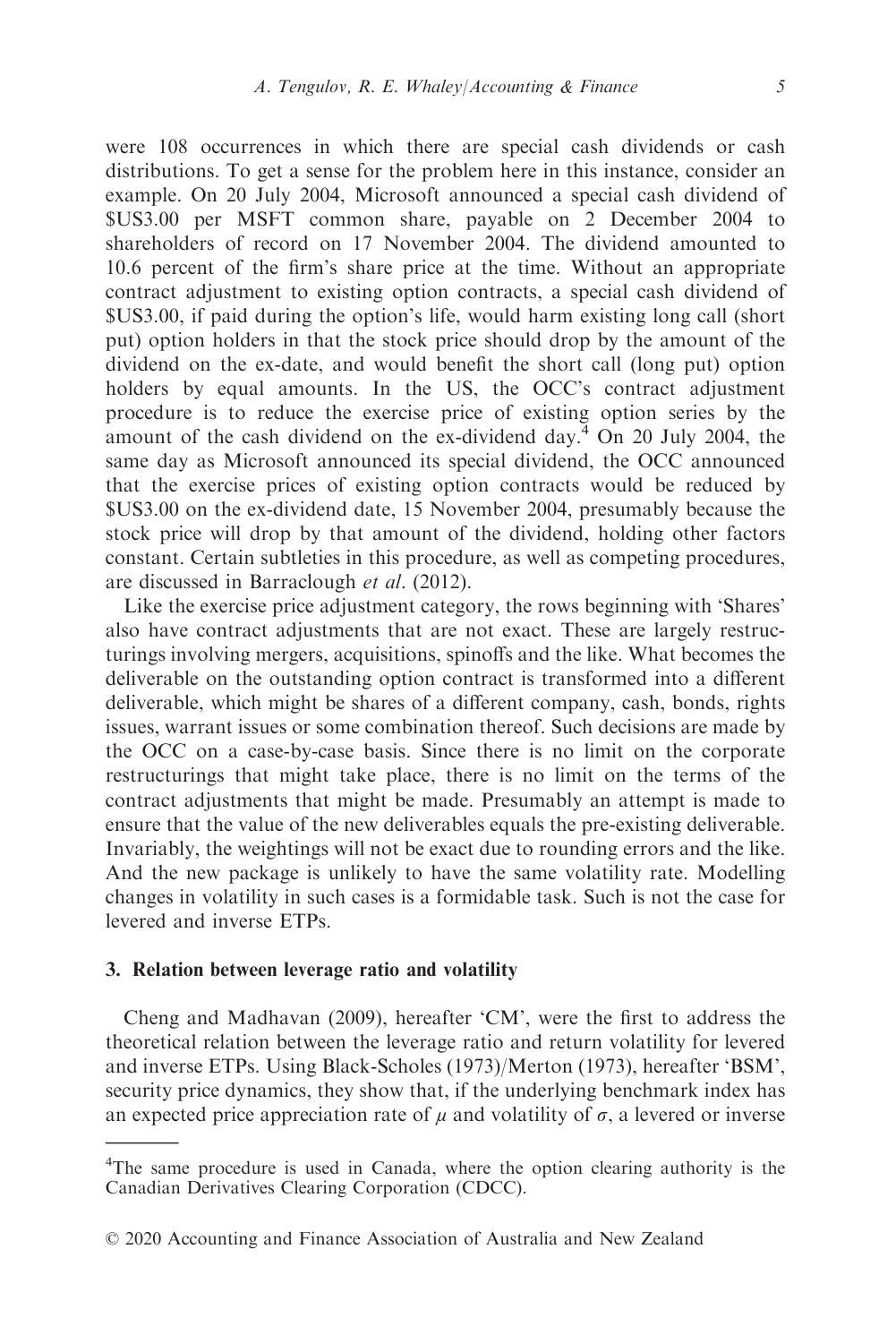fund will have an expected price appreciation rate of  $Lu$  and volatility of  $|L|\sigma$ , where  $L$  represents the leverage ratio.<sup>5</sup>

To confirm that the leverage ratio has an effect on return, we turn to two specific leverage ratio changes made by ProShares in February 2018. By way of background, ProShares launched its  $(2x)$  Ultra VIX Short-Term Futures (UVXY) and its  $(-1x)$  Short VIX Short-Term Futures (SVXY) ETFs on 3 October 2011. The benchmark for both funds is the S&P 500 VIX Short-term Futures Index (SPVXSP). By 19 March 2012, less than a year later, UVXY and SVXY option trading commenced. After the market close on 26 February 2018,<sup>6</sup> ProShares unexpectedly announced that they would make large and immediate reductions in the leverage ratios of UVXY and SVXY. Effective as of close of business on 27 February 2018, the leverage ratios of UVXY would change from  $2x$  to  $1.5x$  and SVXY would change from  $-1x$  to  $-0.5x$ .<sup>7</sup> Since the absolute magnitude of both leverage ratios is reduced, we will henceforth refer to both changes as 'leverage ratio reductions'. Naturally, the announcement was controversial. Such changes had been made previously. In 2011, Direxion announced that it would increase the leverage ratio of ten of its funds from  $2x$ to 3x. They did so with a lead time of 111 days, however. In the case of ProShares, the announcement was a complete surprise. When ProShares was asked 'Why weren't investors given more notice of the change?', ProShares answered that 'ProShares Capital Management believed that it was in the best interests of the funds and their shareholders to promptly implement this change'. On face appearance, it is not clear how the fund's and shareholder's interests are aligned. Shareholders, presumably, took positions based on the return/risk properties of the fund. Changing the leverage ratio changes the return/risk properties. Fund revenue, on the other hand, is based on assets under management. Preserving the longevity of the fund would seem to be in the manager's best interests.

Nonetheless, to verify the leverage ratio/volatility relation empirically, we collected daily price histories for SPVXSP, VIXY, UVXY and SVXY from Bloomberg. VIXY is ProShares  $(1x)$  VIX Short-term Futures ETF. The sample period, 5 October 2011 to 26 February 2020, is divided into two subperiods. The first subperiod begins 5 October 2011, the day UVXY and SVXY were launched, and ends 2 February 2018, the Friday before the collapse of Credit Suisse's popular inverse  $(-1x)$  ETN, XIV. We call this the 'pre-intervention period'. When VIX spiked on Monday, 5 February 2018, XIV lost 96.3 percent

<sup>5</sup> See Cheng and Madhavan (2009, p. 53).

<sup>&</sup>lt;sup>6</sup>The earliest news wire that we were able to uncover was 'Press Release: ProShare Capital Management LLC Plans to Reduce Target Exposure On Two ETFs,' published by Dow Jones Newswires at 20.04 on 26 February 2018.

<sup>&</sup>lt;sup>7</sup>Source: https://www.proshares.com/faqs/uvxy\_svxy\_investment\_objective\_changes. [html](//www.proshares.com/news/proshares_announces_changes_to_etf_lineup_031220.html://www.proshares.com/news/proshares_announces_changes_to_etf_lineup_031220.html)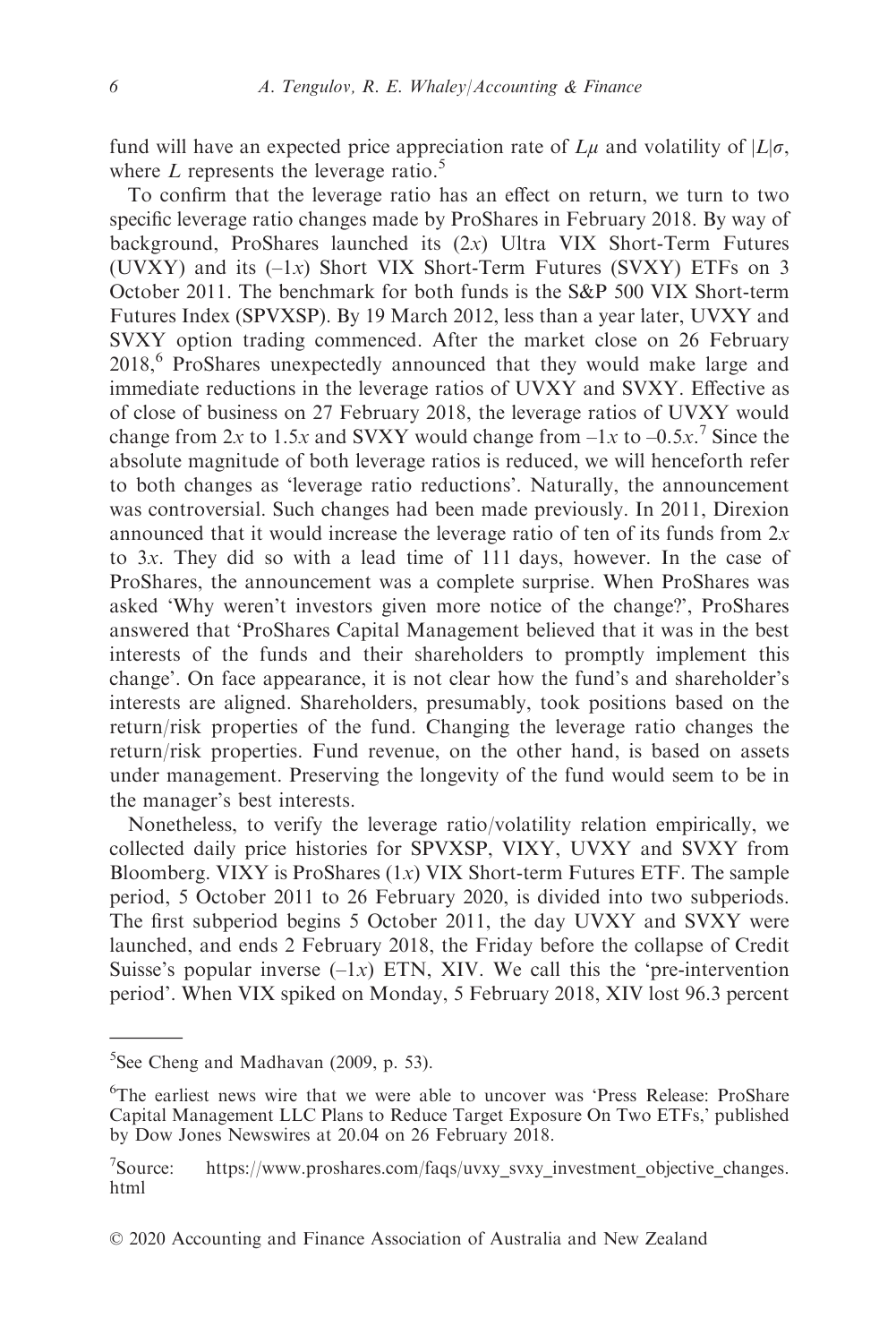of its value, thereby triggering an acceleration event. In the following days, as XIV was being unwound, the creation/redemption process of all VIX ETPs was affected. Presumably, the increased basis risk motivated ProShares to reduce the leverage ratios of UVXY and SVXY on 27 February 2018. The second subperiod begins 28 February 2018, the day after the new leverage ratios took effect. We call the subperiod from 28 February 2018 to 26 February 2020 the 'post-intervention period'.

Table 2 contains summary statistics for the daily returns of each series in each of the two subperiods. They are reported in Panels A and B, respectively. The cumulative annual growth rates (CAGRs) of the benchmark index SPVXSP and its two long ETFs, VIXY  $(1x)$  and UVXY  $(2x)$ , are negative. This is because the VIX futures price curve is typically upward sloping. Because VIX futures contract prices are usually higher than the corresponding expected future cash VIX levels, a condition called 'contango' (Keynes, 1930), VIX futures prices can be expected to decline as they approach expiration. Because products like VIXY and UVXY are long VIX futures, they can be expected to lose money over longer holding periods. Whaley (2013) dubs this the 'contango trap'. He documents that the CAGR of the SPVXSP was  $-36.0$  percent over the period 20 December 2005, when the S&P 500 VIX Short-term Futures Index (SPVXSP) first appears, to 31 March 2012, the last date of his sample period. Our analysis uses more recent data and indicates that the contango trap has become worse. Over the period 5 October 2011 to 2 February 2018, the CAGR of the SPVXSP benchmark was  $-61.0$  percent, as shown in Panel A of Table 2. Note also that the CAGR of UVXY  $(2x)$  ETF in Panel A is not two times the benchmark index. This is one of the confusing aspects of any levered or inverse fund. The fund promises  $L$  times the daily return of the benchmark index. The compounded levered return over periods longer than a day is (unpredictably) different from the levered compounded return, with the difference exacerbated by high return volatility. Pessina and Whaley (2020) provide a more detailed analysis of this phenomenon for the broad family of geared levered and inverse funds traded in the US.

With respect to the leverage ratio/volatility relation, the most important results are in the 'Volatility' rows in Panels A and B of Table 2. Not surprisingly, the realised return volatilities of the different ETFs conform to the promised leverage ratios. In the pre-intervention period (Panel A), the volatilities of VIXY and SVXY, both  $|L|=1$  products, are close to the volatility of SPVXSP. And the SPVXSP volatility in this more recent period is about the same as it was in the earlier sample period used by Whaley (2013). The benchmark volatility is high, making VIX ETPs instruments of choice for volatility speculation. UVXY, with its  $2x$  leverage ratio, has a realised return volatility of a whopping 121.95 percent, just short of double that of the benchmark.

The post-intervention period produces the expected results. First, the return volatility of VIXY remains at about the same level as the benchmark and the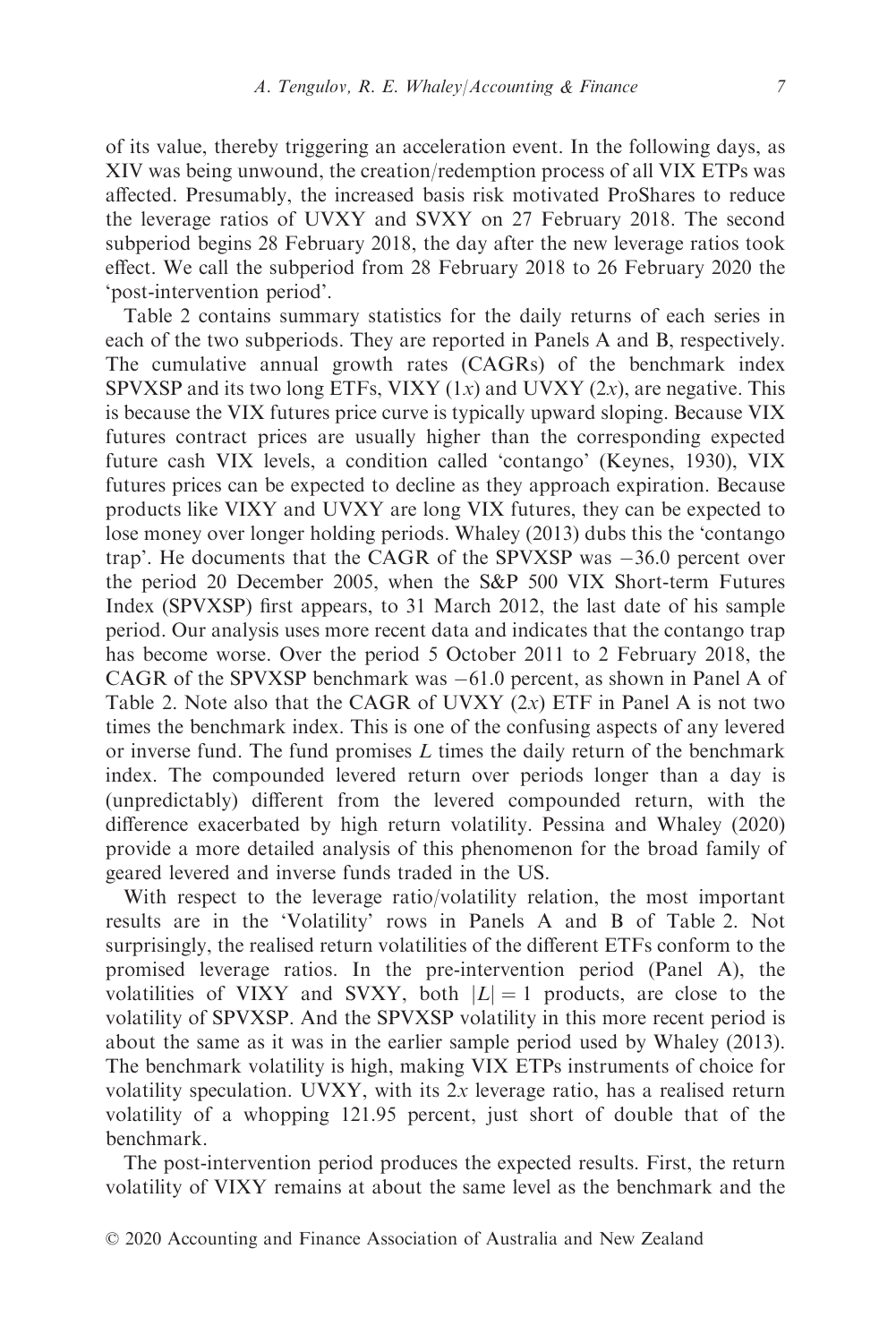Table 2

Summary statistics from daily returns of S&P 500 VIX Short-term Futures Index (SPVXSP), ProShares VIX Short-term Futures ETF (VIXY), Ultra VIX Short-term Futures ETF (UVXY), and Short VIX Short-term Futures ETF (SVXY) for the sample period 5 October 2011–26 February 2020

|            | <b>SPVXSP</b>                                                               | VIXY       | <b>UVXY</b> | <b>SVXY</b> |
|------------|-----------------------------------------------------------------------------|------------|-------------|-------------|
|            | Panel A: Pre-intervention period from 5 October 2011 to 2 February 2018     |            |             |             |
| L          |                                                                             |            | 2           | $-1$        |
| CAGR       | $-60.99\%$                                                                  | $-61.34\%$ | $-90.47\%$  | $60.44\%$   |
| Volatility | 66.80%                                                                      | 61.48%     | 121.95%     | 63.55%      |
|            | Panel B: Post-intervention period from 28 February 2018 to 26 February 2020 |            |             |             |
| L          |                                                                             |            | 1.5         | $-0.5$      |
| CAGR       | $-32.91\%$                                                                  | $-33.37\%$ | $-53.43\%$  | 6.64%       |
| Volatility | $61.49\%$                                                                   | $62.79\%$  | $92.55\%$   | 32.83%      |

L is the ETP's leverage ratio, CAGR is the cumulative annual growth rate, and volatility is the annualised daily standard deviation. CAGR and volatility are based on daily log returns. The sample sizes are 1,586 in the pre-intervention period, and 502 in the post-intervention period.

same level as it was in the pre-intervention period. This makes sense. VIXY did not experience a change in leverage ratio, and the level of volatility tends to persist through time. Just before the post-intervention period begins, ProShares changed the leverage ratio of UVXY from 2 to 1.5. Panel B shows that the return volatility of UVXY is 92.55 percent, about 1.5 times higher than the benchmark. No surprise. ProShares changed the leverage ratio of SVXY from – 1 to –0.5. The return volatility of SVXY falls to 32.83 percent, about half the level of the benchmark. From both a theoretical and an empirical perspective, a change in the leverage ratio causes a direct and proportional change to return volatility, and return volatility is a fundamental determinant of option value.

### 4. Measuring economic impact

Equally surprising as ProShares' sudden announcement of the UVXY and SVXY leverage ratio reductions was the OCC's announcement on 27 February 2018, one day later, that the terms of the existing options on UVXY and SVXY would have no contract adjustments.<sup>8</sup> When ProShares was asked 'How do the changes affect exchange options on these funds?', ProShares answered that 'The Options Clearing Corporation issues and clears US-listed options. Neither

<sup>8</sup> OCC Information Memo #42683.

<sup>©</sup> 2020 Accounting and Finance Association of Australia and New Zealand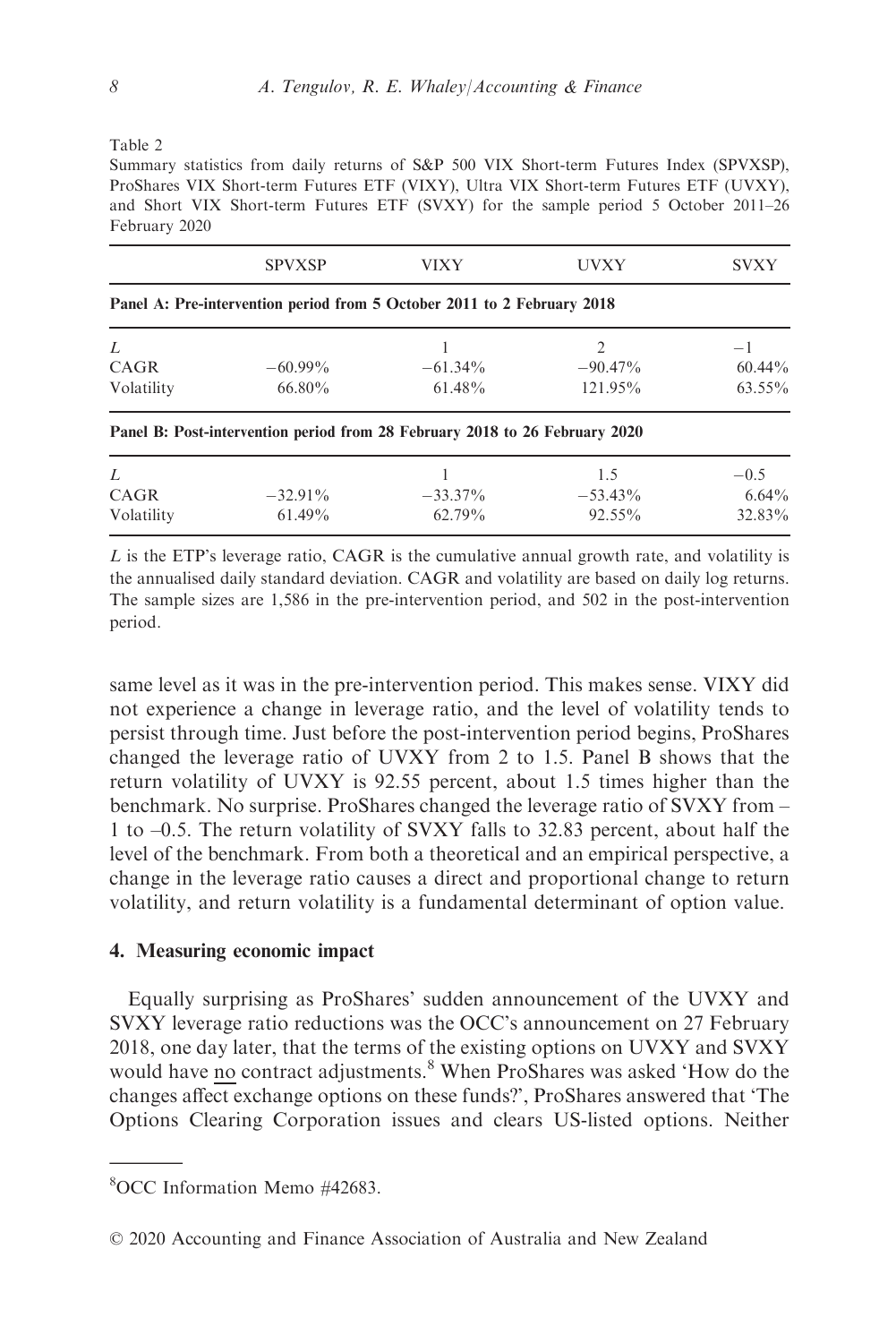ProShares Capital Management nor the funds issue or sponsor options. The changes made to the funds' investment objectives considered the best interests of the funds and their shareholders'.

### 4.1. Setting the stage

To assess economic impact, we first set the stage. The announcement of the change in leverage ratios of UVXY and SVXY occurred unexpectedly at 20.04 on 26 February 2018. Markets were closed. With no active trading, the number of contracts outstanding for each option series is held constant, so we have an ideal laboratory for measuring the economic impact of the leverage ratio reduction. The economic value of existing option positions can be measured straightforwardly. For each option series, we take the product of its end-of-day bid/ask quote midpoint on 26 February, the number of contracts outstanding  $(i.e., the open interest)$ , and 100 (i.e., the standard contract size). We then sum across all of the option series for each ETF. The option data used in our analysis are from Cboe DataShop ([https://datashop.cboe.com/\)](https://datashop.cboe.com/). The file that we used is the *End-of-Day Options Quote Data* file, which provides the National Best Bid and Offer (NBBO) quote and size at the close of the day, together with the contemporaneous bid and ask quotes of the underlying ETFs. We use bid/ ask midpoints at 14.45 Central Standard Time (CST).<sup>10</sup> We also include VIXY  $(1x)$  in our analysis. It is in the same family of ProShares ETFs benchmarked to the SPVXSP, and experienced no change to its leverage ratio.

Table 3 contains the results. The first row reports the number of option series on each of the ETFs. At the close on 26 February 2018, VIXY had 962 option series, 481 calls and 481 matching puts. The market value of the open interest in VIXY options was about \$US5.6 million. At the same time, the total value of assets under management (AUM) was \$US93.9 million. The ratio of dollar value of options to dollar value of underlying security, 6.0 percent, is higher than options on well-known stocks. On the same day, for example, Tesla's ratio was 2.7 percent, Amazon's was 1.0 percent and Apple's was 0.4 percent. It is more in line with options on ETPs. Statestreet's 1x SPY, for example, had a ratio of 3.8 percent, and ProShare's  $2x$  and  $-2x$  ETFs on a natural gas futures benchmark index, BOIL and KOLD, had ratios of 4.8 and 4.4 percent, respectively.

By comparison, the results for UVXY and SVXY are remarkable. The market value of open interest for UVXY options was \$US463 million at the close on 26 February, while the AUM were \$US342 million. The ratio in this case is a surprising 135.4 percent! Seldom is it the case that the market value of

<sup>&</sup>lt;sup>9</sup>The open interest are the levels at the beginning of the day.

<sup>&</sup>lt;sup>10</sup>The Cboe data set includes both quotes at  $14.45$  and  $15.00$  CST. The  $14.45$  quotes are provided because typically market makers widen bid/ask spreads approaching the close, presumably to discourage trading and avoid overnight inventory holding costs.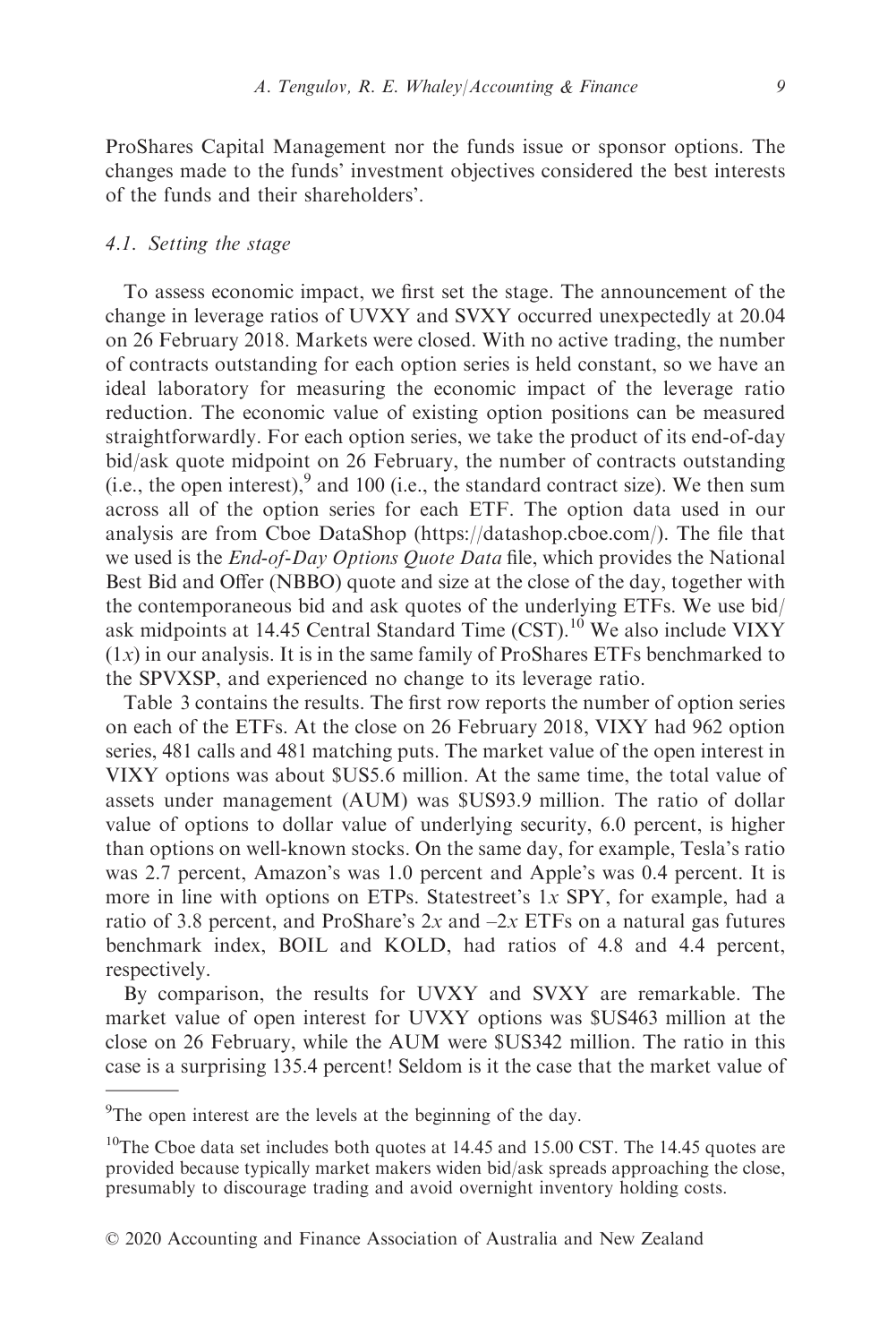Table 3

| <b>VIXY</b> | <b>UVXY</b>   | <b>SVXY</b> |
|-------------|---------------|-------------|
| 962         | 1.448         | 2.158       |
| 93,891,466  | 342,118,382   | 796,571,760 |
| 5,605,455   | 463, 182, 256 | 265,541,404 |
| $5.97\%$    | 135.39%       | 33.34%      |
|             |               |             |

Analysis of economic impact of change in leverage ratios of UVXY and SVXY announced after the close on 26 February 2018

the derivatives on a security exceeds the market value of the security itself. One possible explanation for the abnormally high demand is that traders replaced their direct holdings in XIV, which had recently collapsed, with put options on UVXY. On 26 February 2018, the market value of put options was about \$US296 million versus \$US165 million for calls (see Table 4). Finally, the market value of SVXY options to SVXY assets under management is 33.3 percent.

### 4.2. Considering the paradox

The most sensible way of thinking about the leverage ratio reduction is as the transformation of one security into another. Consider ProShares' family of SPVXSP products, VIXY  $(1x)$ , UVXY  $(2x)$  and SVXY  $(-1x)$  preceding 26 February 2018. Each is offered by ProShares as a separate security; each is recognised by the OCC as having a separate option class. Yet, all of the securities are benchmarked to a single VIX futures benchmark index, SPVXSP. The differences are purely the leverage ratios. Before the change in leverage ratios on 26 February 2018, ProShares could hypothetically have had 1.5x and  $-0.5x$  VIX ETF product offerings. Call these 'AVXY' and 'BVXY', respectively. They would have been recognised as separate funds and have had separate option classes. Now, consider the paradox. Making no contract adjustment to the terms of the outstanding options on UVXY and SVXY when their leverage ratios were reduced from  $2x$  to  $1.5x$  and  $-1x$  to  $-0.5x$ , respectively, is equivalent to saying there are not security/option valuation differences for UVXY versus AVXY, and SVXY versus BVXY. That is false.

Another way to show the logical inconsistency is to consider the leverage ratio reductions as a liquidation. On 15 March 2020, ProShares announced the liquidation of OILU and OILD, its popular  $3x$  and  $-3x$  crude oil ETFs.<sup>11</sup> This decision meant 100 percent reductions in the respective hedge ratios. From a

<sup>&</sup>lt;sup>11</sup>See [https://www.proshares.com/news/proshares\\_announces\\_changes\\_to\\_etf\\_lineup\\_](//www.proshares.com/news/proshares_announces_changes_to_etf_lineup_031220.html://www.proshares.com/news/proshares_announces_changes_to_etf_lineup_031220.html) [031220.html](//www.proshares.com/news/proshares_announces_changes_to_etf_lineup_031220.html://www.proshares.com/news/proshares_announces_changes_to_etf_lineup_031220.html).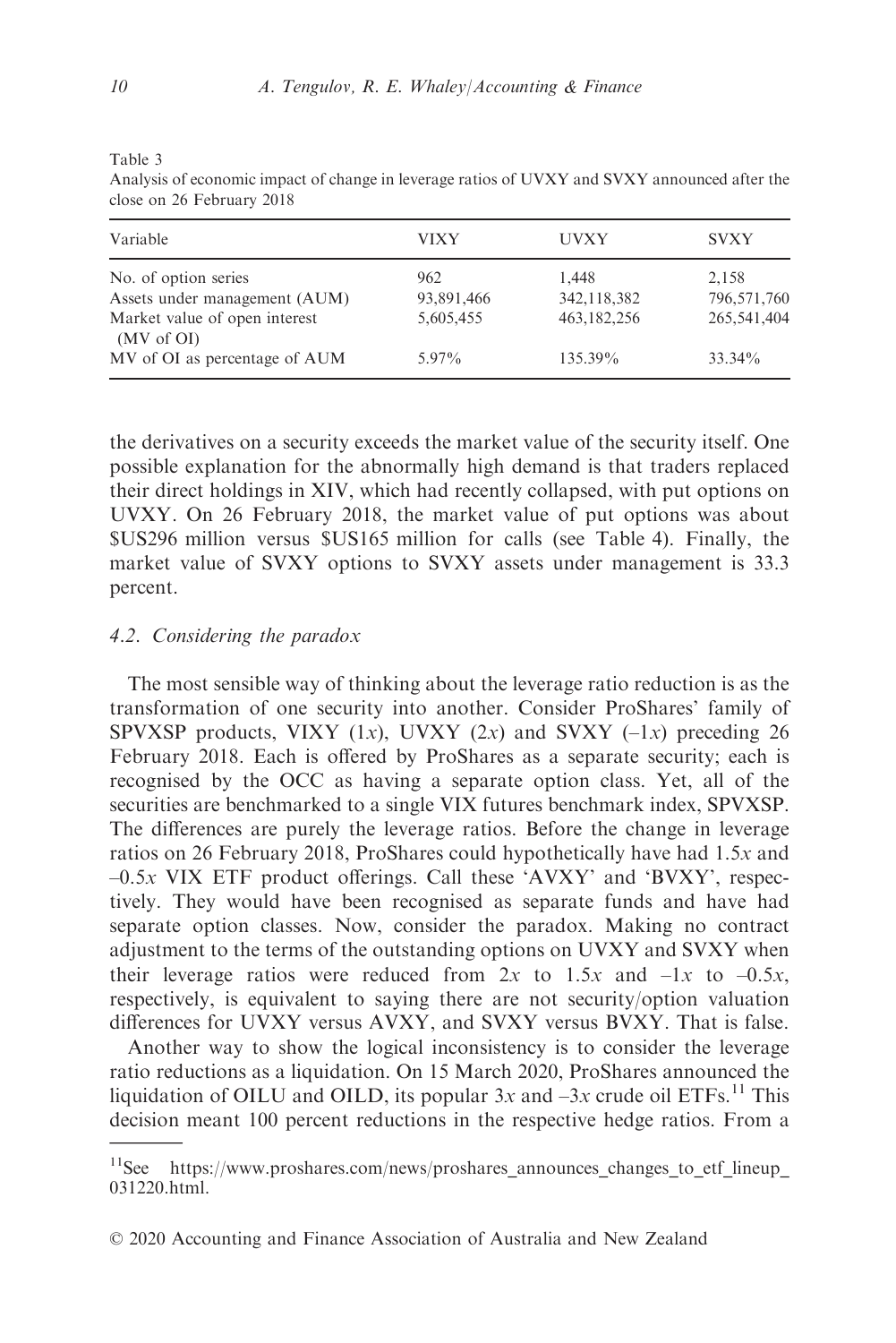|                                                                    |                                        | $\overline{z}$                              |                               | Call                  |                                  |                                | Put                                       |
|--------------------------------------------------------------------|----------------------------------------|---------------------------------------------|-------------------------------|-----------------------|----------------------------------|--------------------------------|-------------------------------------------|
| Aggregate value<br>Aggregate loss<br>No. of series<br>Percent loss |                                        | 463,182,256<br>84,450,610<br>18.2%<br>1,448 |                               | 27.8%<br>724          | 167, 102, 122<br>46,398,980      |                                | 296,080,134<br>38,051,631<br>12.9%<br>724 |
|                                                                    |                                        | Days to expiration                          |                               |                       |                                  |                                |                                           |
|                                                                    | $_{\text{Days}} <$<br>$_{\text{Days}}$ | $\overline{30}$<br>$\circ$                  | $30\,$<br>$\overline{91}$     | 182<br>$\overline{5}$ | 365<br>182                       | 365<br>730                     | All days                                  |
| Panel A: Call options                                              |                                        |                                             |                               |                       |                                  |                                |                                           |
| In-the-money                                                       | No. of series                          |                                             |                               |                       |                                  |                                |                                           |
|                                                                    | Value                                  | 6,706,335                                   |                               | 10,981,573            |                                  |                                |                                           |
|                                                                    | Loss                                   | 126,202                                     |                               |                       |                                  |                                |                                           |
|                                                                    | Percent loss                           | $0.15\%$                                    | 2,668,618<br>151,623<br>0.18% | 513,934<br>0.61%      | 33,244,325<br>2,726,256<br>3.23% | 11,743,363<br>967,649<br>1.15% | 65,344,213<br>4,485,665<br>5.31%          |
| At-the-money                                                       | No. of series                          | 48                                          | 34                            |                       | $\frac{12}{2}$                   |                                |                                           |
|                                                                    | Value                                  |                                             | 1,988,266<br>435,097          | 3,773,615<br>935,430  |                                  | 825,443<br>187,167             | 106<br>25,604,938<br>5,813,754<br>6.88%   |
|                                                                    | $_{\text{Loss}}$                       | 7,603,149<br>1,671,774                      |                               |                       | 11,414,465<br>2,584,285<br>3.06% |                                |                                           |
|                                                                    | Percent loss                           | 1.98%                                       | $0.52\%$                      | 1.11%                 |                                  | $0.22\%$                       |                                           |
| Out-of-the-money                                                   | No. of series                          | 237                                         | 95                            | $\frac{4}{3}$         | $\overline{6}$                   |                                | 508                                       |
|                                                                    | Value                                  | 6,441,015                                   | 2,117,588                     | 7,828,109             | 46,953,601                       | 12,812,660                     | 76,152,972<br>36,099,561<br>42.75%        |
|                                                                    | Loss                                   | 4,320,186                                   | 1,059,331                     | 3,781,482<br>4.48%    | $22,151,488$<br>$26.23%$         | 4,787,074<br>5.67%             |                                           |
|                                                                    | Percent loss                           | $5.12\%$                                    | $.25\%$                       |                       |                                  |                                |                                           |
| All moneyness                                                      | Percent loss                           | 7.24%                                       | $.95\%$                       | 6.19%                 | 32.52%                           | 7.04%                          | 54.94%                                    |
|                                                                    |                                        |                                             |                               |                       |                                  |                                | (continued)                               |

<sup>©</sup> 2020 Accounting and Finance Association of Australia and New Zealand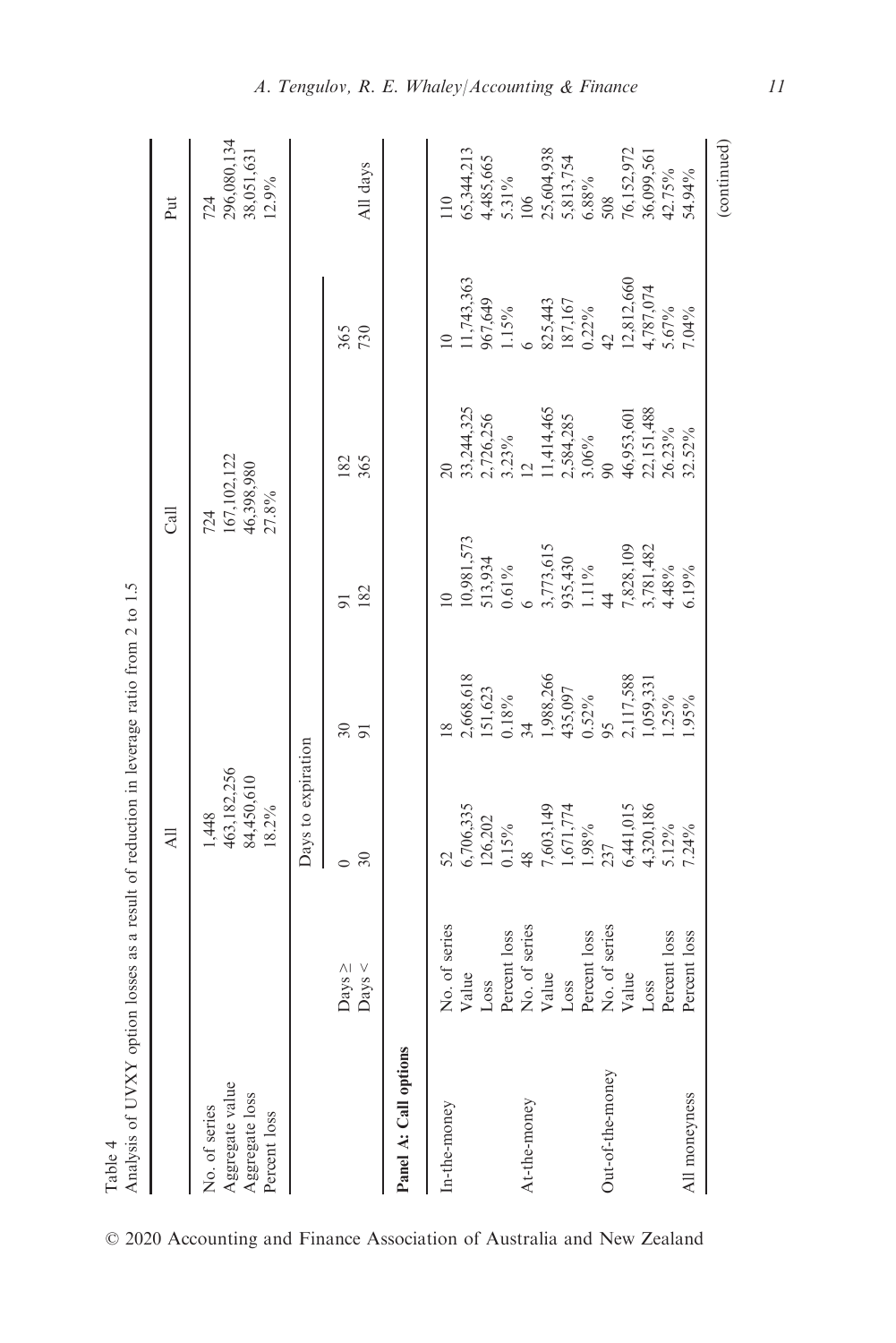|                                                                                                                                                                                                                                                               |                                        | Days to expiration             |                        |                       |                        |                      |                                  |
|---------------------------------------------------------------------------------------------------------------------------------------------------------------------------------------------------------------------------------------------------------------|----------------------------------------|--------------------------------|------------------------|-----------------------|------------------------|----------------------|----------------------------------|
|                                                                                                                                                                                                                                                               | $_{\text{Days}}$<br>$_{\text{Days}} <$ | $30\,$                         |                        | 182<br>5              | 365<br>182             | 365<br>730           | All days                         |
| Panel B: Put options                                                                                                                                                                                                                                          |                                        |                                |                        |                       |                        |                      |                                  |
| Out-of-the-money                                                                                                                                                                                                                                              | No. of series<br>Value                 | 691,814                        | 876,341                | 1,623,441             | 20,222,911             | 5,920,178            | 32,334,683                       |
|                                                                                                                                                                                                                                                               | Percent loss<br>Loss                   | 170,800<br>$0.56\%$            | 433,455<br>$0.51\%$    | ,994,599<br>2.36%     | 5,959,832<br>8.24%     | ,650,966<br>1.95%    | 1,509,652<br>3.63%               |
| At-the-money                                                                                                                                                                                                                                                  | No. of series<br>Value                 | 1,546,598<br>48                | 7,097,429              | ,198,040              | 29,019,160             | 1,387,105            | 56,248,332<br>$\geq$             |
|                                                                                                                                                                                                                                                               | Percent loss<br>Loss                   | 2,745,397<br>$3.25\%$          | .,732,732<br>$2.05\%$  | ,776,917<br>$2.10\%$  | 5,988,154<br>7.09%     | 245,808<br>$0.29\%$  | 12,489,008<br>14.79%             |
| In-the-money                                                                                                                                                                                                                                                  | No. of series<br>Value<br>Loss         | 98,177,185<br>2,650,887<br>237 | 17,388,515<br>,386,077 | 4,394,613<br>,356,137 | 66,314,600<br>,678,862 | 1,222,208<br>800,186 | 207,497,120<br>14,052,970<br>508 |
| All moneyness                                                                                                                                                                                                                                                 | Percent loss<br>Percent loss           | 3.14%<br>$6.95\%$              | 1.64%<br>$4.21\%$      | $1.61\%$<br>$6.07\%$  | 24.42%<br>$9.09\%$     | 16%<br>3.41%         | 16.64%<br>45.06%                 |
| Values and losses are computed as of close on 26 February 2018. Option prices and open interest are from the Cboe EOD quotes files. At-the-<br>money options are defined as those whose exercise prices are within 20 percent of the closing ETP price, 13.5. |                                        |                                |                        |                       |                        |                      |                                  |

Table 4 (continued)

Table 4 (continued)

© 2020 Accounting and Finance Association of Australia and New Zealand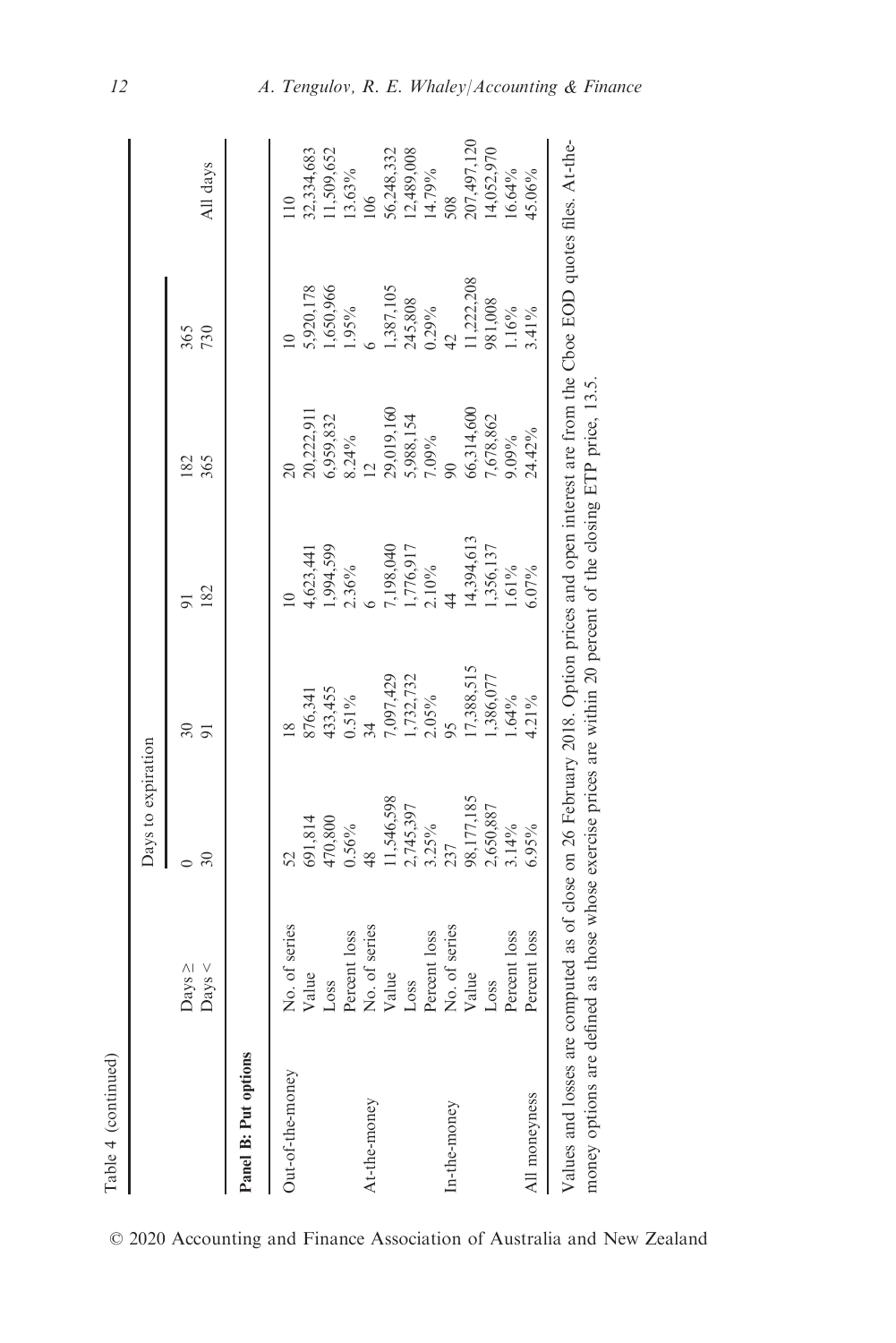theoretical valuation standpoint, outstanding option contracts would immediately revert to their intrinsic values and the options should be exercised immediately. What is the practice? On 20 March 2020, the OCC announced that the final cash settlement at the intrinsic values would be effective 30 March  $2020^{12}$  and that the expiration dates of outstanding contracts would be accelerated. Theory and practice are one and the same. No harm, no foul. The question that follows immediately is why should other leverage ratio changes and their effects on option value be handled differently? On 26 February 2018, ProShares reduced the leverage ratio of UVXY by 25 percent and the leverage ratio of SVXY by 50 percent. Why were no contract adjustments made? Assessing economic impact is simply a matter of applying commonly accepted option valuation techniques.

Finally, one might argue that the change in leverage ratio is like a change in capital structure change where OCC bylaws state that adjustments will not be made. The analogy is inappropriate, however. Dramatically large, quick and unanticipated announcements in capital structure are rare. In addition, such changes would undoubtedly involve consultation with major shareholders and consideration of existing debt covenants. But suppose these conditions are met. In the interest of fairness, appropriate contract adjustments should be made because management is transforming the underlying security in a fundamental and deliberate way. Indeed, the OCC bylaws recognise that adjustments may be warranted if the underlying security is changed into 'another security, cash or other property'.<sup>13</sup> As we have argued, and as ProShares and the OCC have explicitly (or, at least, implicitly) recognised years ago, they are different securities and different option classes.

### 4.3. Assessing change in value

With the pre-announcement values of the outstanding option series in hand, we now turn to estimating the changes in value due to the announcement of the leverage ratio reductions announced four hours later. The procedure is based on standard BSM option valuation mechanics. As was noted earlier, if the benchmark index underlying the ETP has an expected price appreciation rate of  $\mu$  and volatility rate of  $\sigma$ , a levered or inverse fund will have an expected price appreciation rate of  $Lu$  and volatility of  $|L|\sigma$ . In a risk-neutral world, the expected rate of price appreciation is the risk-free rate less the income rate. In this case, the income rate is the borrowing fee (or, equivalently, the lending rate) of the underlying ETP. For a typical stock, the borrowing fee is near zero. The general collateral (GC) rate is about 20–25 basis points. For hard-to-

 $12$ OCC Information Memo #46657.

<sup>&</sup>lt;sup>13</sup>OCC Bylaws, Adjustments for Stock Option Contracts, Section 11A, ... Interpretations and Policies:.04.

<sup>©</sup> 2020 Accounting and Finance Association of Australia and New Zealand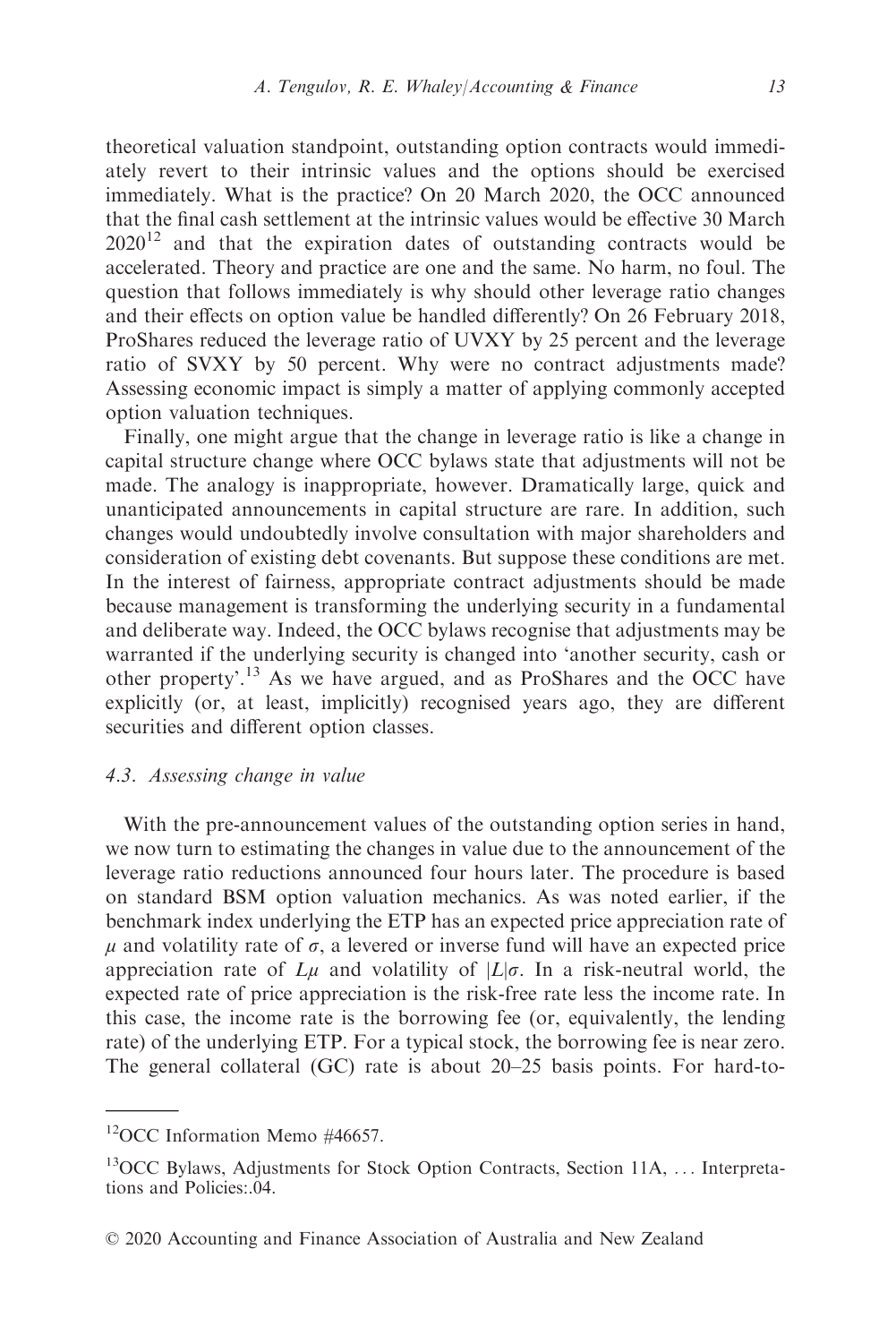borrow securities, which UVXY and SVXY sometimes are, the fee may be substantially higher. The effect of a leverage ratio change on option value can be assessed by valuing the different option series before, and then after, the leverage ratio reduction.

With the value of each outstanding option series in hand, we now compute the economic losses incurred by not making appropriate option contract adjustments. Based on the end-of-day option prices, we invert the option valuation formula and compute the implied volatility of each option series.<sup>14</sup> Then, based on the implied volatility, we revalue the option series using the same formula, but with the new leverage ratio. Since we are applying the same model transformation in computing implied volatility as we are in valuing the option after the leverage ratio change, model mis-specification becomes less important. In essence, we are simply scaling down the time value of the option. Issues regarding recognising early exercise premiums and differential borrowing and lending rates become secondary. In the event that the midpoint of the option series' price quotes is below the option's intrinsic value (as is sometimes the case for deep in-the-money and deep out-of-the-money options), the volatility rate has no effect on value, and we register no change in value (loss).

Tables 4 and 5 are prepared under the assumptions that options are fairly valued using the BSM European-style call and put option valuation formulas, the ETP is not hard-to-borrow (securities lending rate is 0 percent), and the risk-free rate equals the promised return on a Eurodollar time deposit with a maturity equal to the time to expiration of the option. Table 4 contains the results for UVXY options and Table 5 for the SVXY options. The top of Table 4 has a summary panel for the UVXY options. In all, there were 1,448 option series as of the close on 26 February 2018 – an equal number of calls and puts. The aggregate value of these options as of the close was \$US463.2 million, as was noted earlier. Based on the bid/ask midpoint of each series, an implied volatility is computed. This implied volatility is then used to value the option at the reduced leverage ratio. The estimated aggregate loss across all long option holders is \$US84.5 million (18.2 percent of value), with the shorts capturing the loss. A comparable summary panel for SVXY options appears in Table 5. SVXY had 2,158 option series as of the close on 26 February 2018, and the aggregate value of these options as of the close was \$US265.5 million. The estimated aggregate loss (gain) for existing long (short) option holders is \$US31.8 million (12.0 percent of value). Across both option classes, the total

 $14$ Computing implied volatilities on a series-by-series basis accounts for the empirical phenomenon of implied volatility 'smiles' and/or 'smirks' that have frequently appeared in the literature.

<sup>©</sup> 2020 Accounting and Finance Association of Australia and New Zealand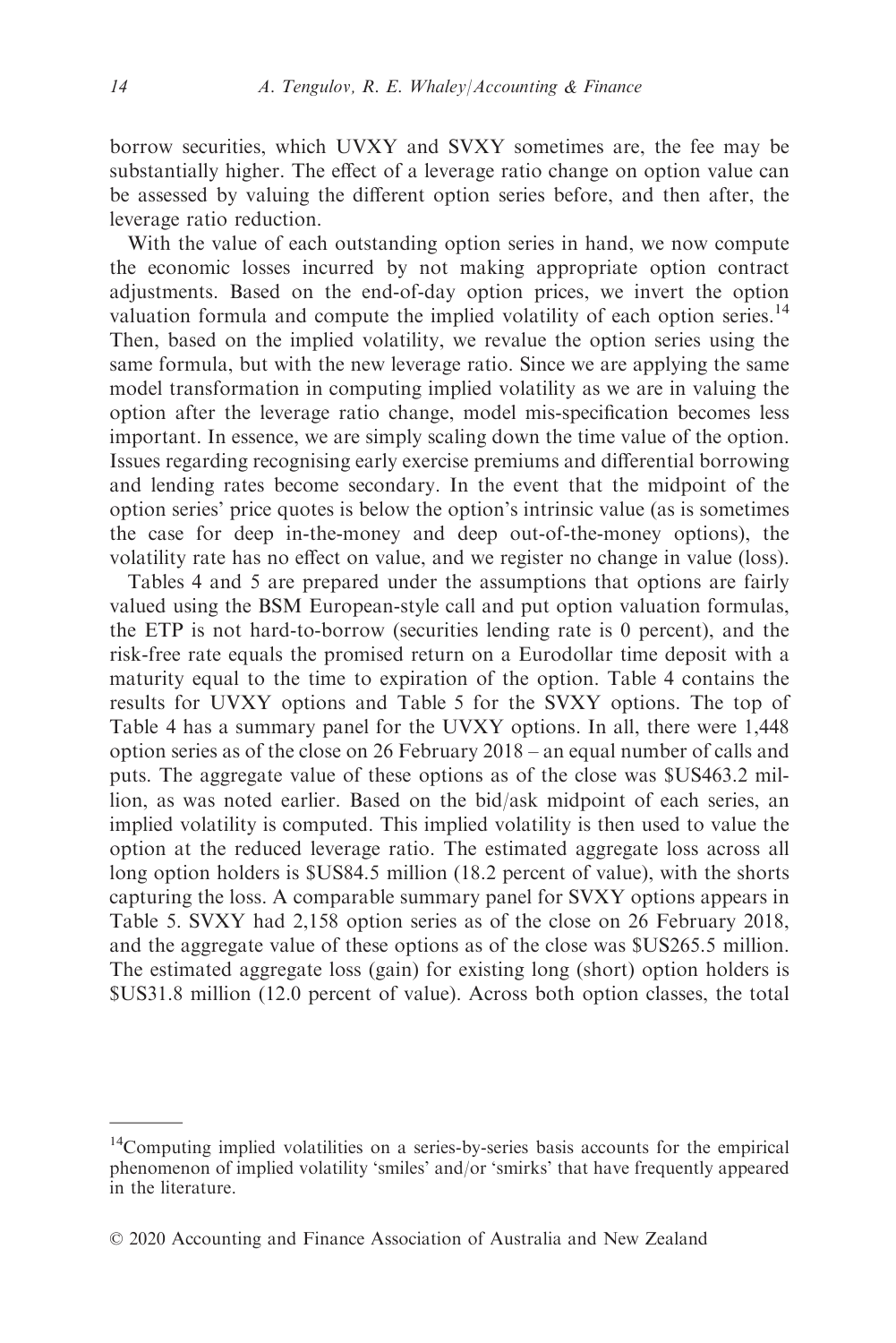|                                                                    |                                   | $\overline{A}$                                 |                                 |                       | <b>Call</b>                                |                                 | Put                                        |
|--------------------------------------------------------------------|-----------------------------------|------------------------------------------------|---------------------------------|-----------------------|--------------------------------------------|---------------------------------|--------------------------------------------|
| Aggregate value<br>Aggregate loss<br>No. of series<br>Percent loss |                                   | 265,541,404<br>31,825,464<br>$12.0\%$<br>2,158 |                                 |                       | 44,370,508<br>16,566,582<br>37.3%<br>1,079 |                                 | 221,170,896<br>15,258,882<br>6.9%<br>1,079 |
|                                                                    |                                   | Days to expiration                             |                                 |                       |                                            |                                 |                                            |
|                                                                    | $_{\text{Days}} <$<br>Days $\geq$ | $\overline{30}$<br>$\circ$                     | $30\,$<br>$\overline{5}$        | 182<br>$\overline{5}$ | 365<br>182                                 | 365<br>730                      | All days                                   |
| Panel A: Call options                                              |                                   |                                                |                                 |                       |                                            |                                 |                                            |
| In-the-money                                                       | No. of series                     |                                                |                                 |                       |                                            |                                 | 12                                         |
|                                                                    | Value                             | 1,017,980                                      |                                 | ,624,133              | 13,573,398                                 |                                 | 18,561,283                                 |
|                                                                    | Loss                              | 36,940                                         | 527,883<br>43,573               | 211,042               | 1,701,473                                  | 1,817,890<br>420,900            | 2,413,929                                  |
|                                                                    | Percent loss                      | $0.12\%$                                       | $0.14\%$                        | $0.66\%$              | $5.35\%$                                   | $1.32\%$                        | $7.58\%$                                   |
| At-the-money                                                       | No. of series                     | 34                                             | 30 <sub>o</sub>                 |                       | $\frac{13}{2}$                             |                                 | 89                                         |
|                                                                    | Value                             | 5,503,608<br>1,715,425                         |                                 |                       |                                            |                                 |                                            |
|                                                                    | Loss                              |                                                | $1,415,839$<br>555,054<br>1.74% | 1,938,812<br>977,139  | 6,957,866<br>3,326,078<br>10.45%           | 2,672,980<br>1,247,264<br>3.92% | 18,489,104<br>7,820,959                    |
|                                                                    | Percent loss                      | $5.39\%$                                       |                                 | 3.07%                 |                                            |                                 |                                            |
| Out-of-the-money                                                   | No. of series                     | 388                                            | 59                              | 138                   | 212                                        |                                 | $24.57\%$<br>878                           |
|                                                                    | Value                             | 345,917                                        | 110,043                         |                       | 3,817,342                                  | 2,460,648                       | 7,320,123<br>6,331,694                     |
|                                                                    | Loss                              | 345,617                                        | 109,138<br>0.34%                | 586,174<br>538,819    | 3,358,038                                  | ,980,083                        |                                            |
|                                                                    | Percent loss                      | $1.09\%$                                       |                                 | 1.69%                 | $10.55\%$                                  | $6.22\%$                        | 19.90%                                     |
| All moneyness                                                      | Percent loss                      | 5.59%                                          | 2.22%                           | $.43\%$               | 26.35%                                     | 1.46%                           | 52.05%                                     |
|                                                                    |                                   |                                                |                                 |                       |                                            |                                 | (continued)                                |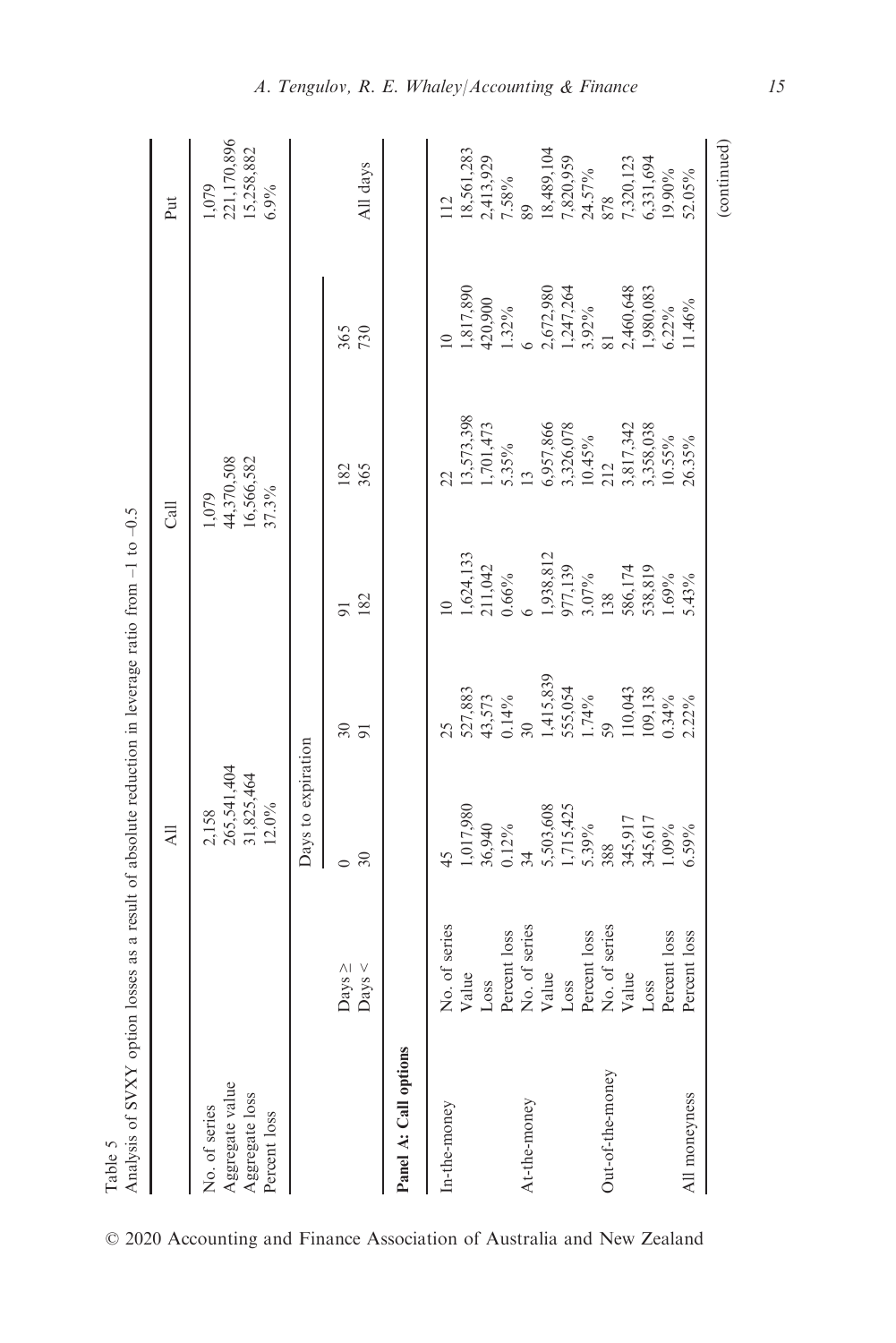|                                                                                                                                           |                                                                                                                       | Days to expiration                     |                                |                                        |                                           |                                   |                                            |
|-------------------------------------------------------------------------------------------------------------------------------------------|-----------------------------------------------------------------------------------------------------------------------|----------------------------------------|--------------------------------|----------------------------------------|-------------------------------------------|-----------------------------------|--------------------------------------------|
|                                                                                                                                           | $_{\text{Days}} <$<br>Days $\geq$                                                                                     | $\overline{50}$                        | $\overline{50}$                | 182<br>5                               | 365<br>182                                | 365<br>730                        | All days                                   |
| Panel B: Put options                                                                                                                      |                                                                                                                       |                                        |                                |                                        |                                           |                                   |                                            |
| Out-of-the-money                                                                                                                          | No. of series<br>Value                                                                                                |                                        |                                | 579,935                                | ,987,507                                  | 470,016                           | ,604,265<br>12                             |
|                                                                                                                                           | Percent loss<br>Loss                                                                                                  | 317,726<br>312,460<br>0.98%            | 149,083<br>142,239<br>$0.45\%$ | 642,329<br>$2.02\%$                    | ,537,460<br>4.83%                         | 340,612<br>1.07%                  | 2,975,099<br>$9.35\%$                      |
| At-the-money                                                                                                                              | No. of series<br>Value                                                                                                | 973,745                                |                                |                                        | .,106,635                                 |                                   | ,476,907                                   |
|                                                                                                                                           | Percent loss<br>Loss                                                                                                  | 594,139<br>$1.87\%$                    | 491,338<br>221,180<br>$0.69\%$ | 570,335<br>281,964<br>$0.89\%$         | 979,943<br>3.08%                          | 334,855<br>172,776<br>$0.54\%$    | 2,250,001<br>7.07%                         |
| In-the-money                                                                                                                              | No. of series<br>Percent loss<br>Value<br>Loss                                                                        | 18,520,687<br>$0.03\%$<br>8,424<br>388 | 3,200,735<br>$0.03\%$<br>8,337 | 15,166,640<br>12,632<br>$0.35\%$<br>38 | 161,089,558<br>9,097,992<br>28.59%<br>212 | 15,112,105<br>806,397<br>$2.53\%$ | 213,089,725<br>10,033,782<br>81.53%<br>878 |
| All moneyness                                                                                                                             | Percent loss                                                                                                          | 2.88%                                  | $.17\%$                        | $.26\%$                                | 86.50%                                    | 15%                               | 17.95%                                     |
| money options are defined as those whose exercise prices are within 20 percent of the closing ETP price, 13.625.<br>Values and losses are | computed as of close on 26 February 2018. Option prices and open interest are from the Cboe EOD quotes files. At-the- |                                        |                                |                                        |                                           |                                   |                                            |

<sup>©</sup> 2020 Accounting and Finance Association of Australia and New Zealand

Table 5 (continued)

Table 5 (continued)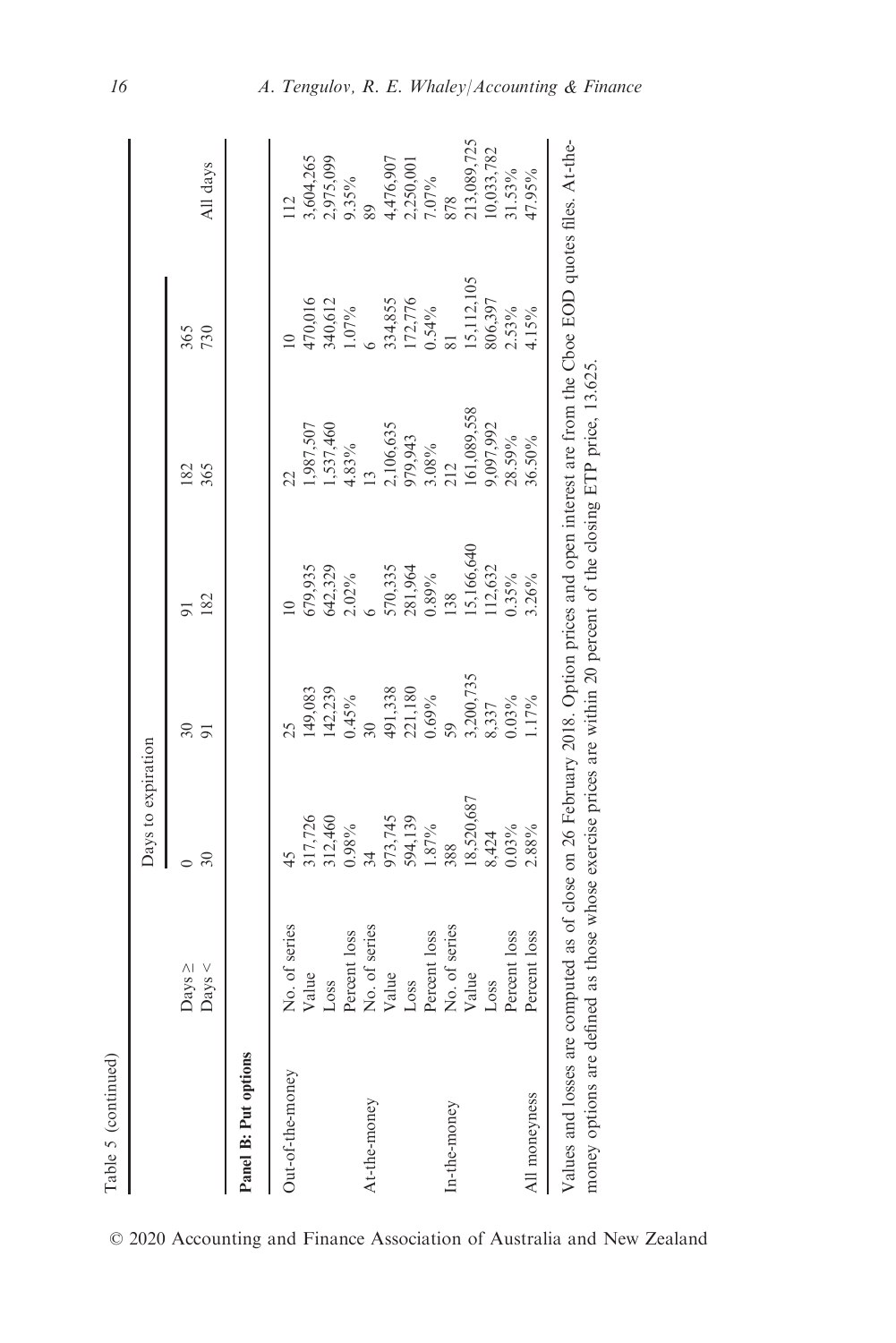

Figure 1 Daily VIX and VIX ETF index levels during the period 4 January 2016–26 February 2018. VIX levels are unadjusted. VIX ETFs are normalised to a level of 100 on 4 January 2016.

losses are \$US116.3 million, only modestly higher than the \$US100 million lower bound conjectured by Macro Risk Advisors one day after the OCC's no contract adjustment announcement Infomemo.<sup>15</sup>

Tables 4 and 5 also contain breakdowns of the aggregate values/losses by option moneyness and days to expiration. The at-the-money category is defined as those option series whose exercise prices are within 20 percent of the closing stock price. The in-the-money and out-of-the-money option categories fall on either side. While not reported in the tables, the range of exercise prices is unusually large, particularly for SVXY. The reasons are threefold: (a) the benchmark index fell significantly during the period, (b) return volatilities were high, and (c) the leverage ratios exacerbate matters further. Figure 1 shows the daily price levels of VIX and the three ProShares ETFs benchmarked to the SPVXSP during the period 4 January 2016 to 26 February 2018. VIXY fell by  $-88.7$  percent during the two-year period as a result of the contango trap.<sup>16</sup> UVXY fell even further, by  $-99.6$  percent, due to its leverage factor, 2x. Since

<sup>&</sup>lt;sup>15</sup><sup>t</sup>Options traders lost big from tweak in short volatility ETPs: Strategists,' *Business* News (28 February 2018) by Saqib Iqbal Ahmed reports Pravit Chintawongvanich, head of derivatives strategy at Macro Risk Advisors in New York, as saying that traders who owned UVXY and SVXY options lost at least \$US100 million.

<sup>&</sup>lt;sup>16</sup>The SPVXSP index level is expected to fall through time as a result of the imbalance of long hedger and short hedger demands in the VIX futures market. See Pessina and Whaley (2020).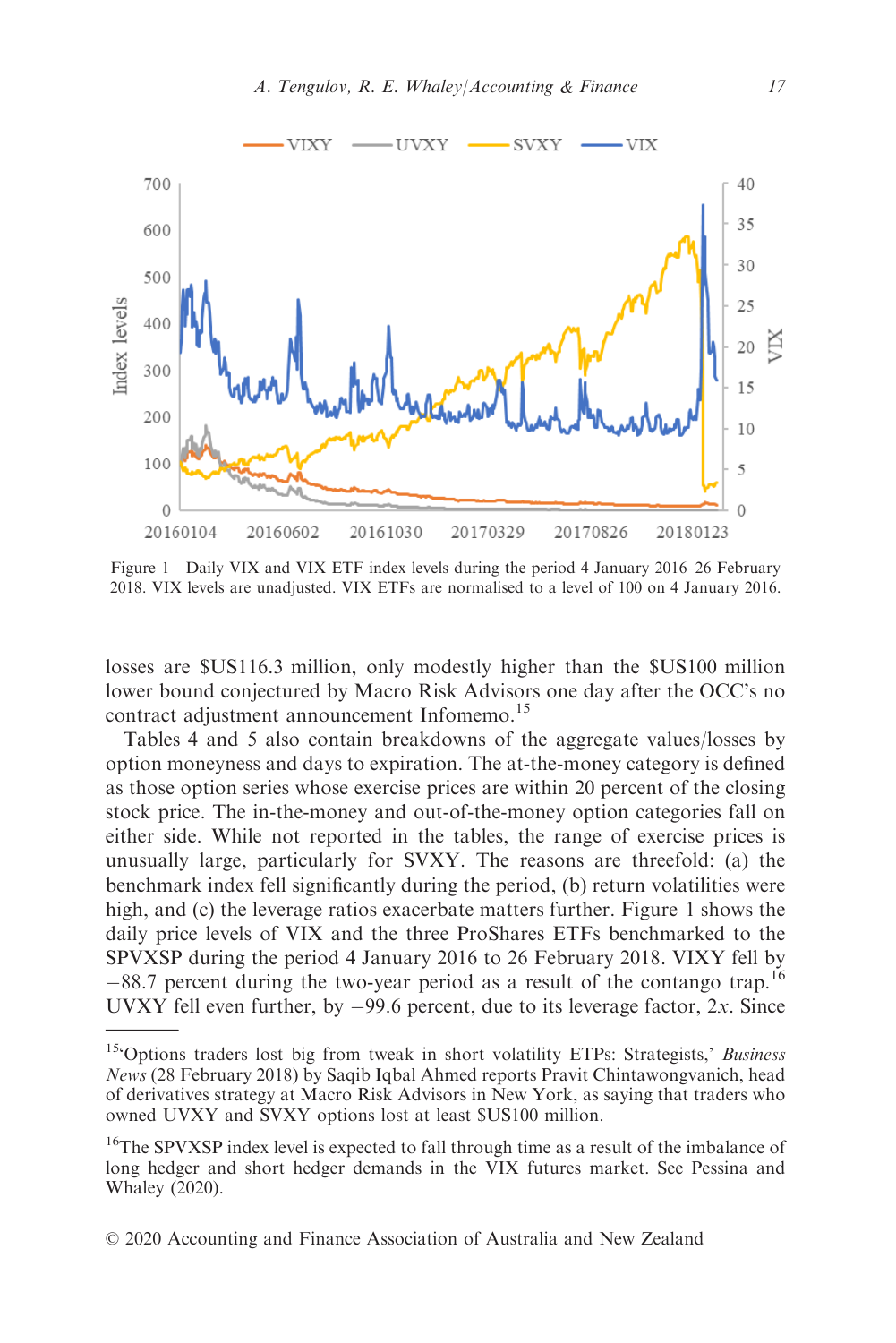option exchanges ensure that there are option exercise prices both above and below the prevailing security price, the range of exercise prices expands as the security prices move by large amounts in either direction. By 26 February 2018, UVXY had 122 different exercise prices ranging from 1 to 91, with exercise price increments being as little as 0.50. For SVXY options, the situation was even more dramatic. As the figure shows, SVXY rose by nearly 500 percent at one point during the time series, all the while having new exercise prices introduced. By the end of the time series, the holding period return was  $-42.2$ percent, expanding the range on the lower end of the range. By 26 February 2020, SVXY had 276 different option exercise prices, ranging from 1 to 265.

Table 4 reports that there are 508 out-of-the-money UVXY calls, 106 at-themoney calls, and 110 in-the-money calls. This is consistent with the observed UVXY price behaviour during the sample period – a slow, but steady, decline. In the table, options are also subcategorised by days to expiration. On 26 February, UVXY had 12 different expiration dates, ranging from 4 days to expiration to 690. Longer term options (or leaps) are popular with both UVXY and SVXY options as investors appear to want long-term positions on volatility. In particular, look at the aggregate value of the options expiring in the 182–365 days category relative to the others. But such long-term options have substantial time value, and, hence, relatively larger losses with leverage ratio reductions. As the table shows, 32.5 percent of total UVXY losses by long option holders (\$US84.5 million) were from calls and 24.4 percent were from puts.

Table 5 shows similar behaviours for SVXY options. Because of the unusual behaviour of the price of SVXY shown in Figure 1, higher and ever higher exercise prices were introduced. Then, on 5 February 2018, the 'wheels came off' with the spike upward in VIX and SPVXSP and the collapse of XIV, SVXY's sister  $-2x$  fund. With the precipitous decline in the price of SVXY, many calls (puts) were left out-of-the-money (in-the-money). Table 5 shows 878 out-of-money call option series versus 89 at-the-money and 112 in-themoney and the opposite for puts. The popularity of longer-term options appears again. Call options with between 182 and 365 days to expiration account for 26.4 percent of the total SVXY losses of \$US31.8 million, and put options with similar expirations account for 36.5 percent. In other words, those affected most by the OCC's no contract adjustment decision are those who planned to hold their VIX-related price exposure for a long period of time.

The magnitude of the economic loss from the UVXY/SVXY leverage ratio reduction is relatively insensitive to the early exercise premium and the borrowing fee. Table 6 includes the results of robustness tests. Under the 'European, analytical' columns, we use the BSM option valuation formulas but vary the borrowing rate from 0 percent to 10 percent. The 0 percent results are consistent with Tables 4 and 5. The total economic loss is \$US116.3 million, or 16.0 percent of pre-announcement value. As the borrowing fee rises, the economic losses fall for UVXY options, but rise for SVXY options. The net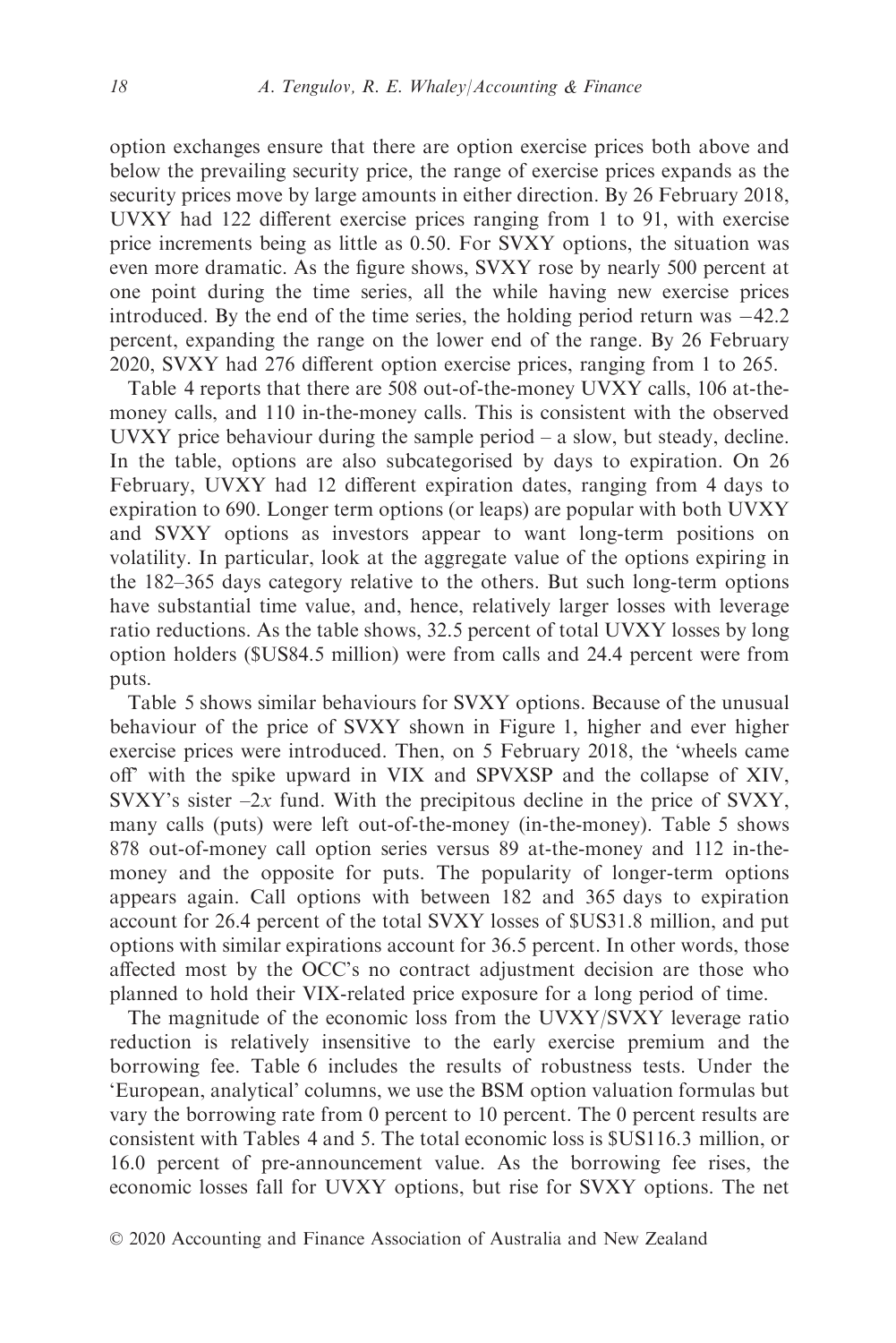Table 6<br>Sensitivity of windfall loss to results to different valuation assumptions Sensitivity of windfall loss to results to different valuation assumptions

| corrowing        | European, analytical                                                                                    |                          |                                           |                                      | American, binomial                     |                                                                                  |                            |                 |
|------------------|---------------------------------------------------------------------------------------------------------|--------------------------|-------------------------------------------|--------------------------------------|----------------------------------------|----------------------------------------------------------------------------------|----------------------------|-----------------|
|                  | $_{\rm XX}$                                                                                             | <b>ZXXX</b>              | Total                                     | Percent                              | ivxy                                   | <b>ZXXXS</b>                                                                     | Total                      | Percent         |
|                  |                                                                                                         | 1,825,461                | 6,276,070                                 |                                      | 14,279,726                             | 29,327,062                                                                       | 13,606,788                 |                 |
|                  | 84,450,609<br>84,023,882<br>84,023,882<br>86,950<br>86,374,337<br>84,67,800<br>79,375,035<br>78,467,801 | 2,247,774                | 16,271,656                                |                                      | 3,852,007                              | 29,429,074                                                                       | 13,281,08                  |                 |
| $28888888888880$ |                                                                                                         | 2,657,227                | (6, 124, 17)                              |                                      | 83,217,315<br>82,687,996               |                                                                                  | 12,728,290                 |                 |
|                  |                                                                                                         | 3,052,341                | 15,847,149                                | 5.9                                  |                                        |                                                                                  | 12,271,685                 |                 |
|                  |                                                                                                         | 13,433,858               | 15,388,195                                |                                      | 2,169,204                              |                                                                                  | 1,812,934                  |                 |
|                  |                                                                                                         | 33,814,669<br>34,168,952 |                                           |                                      | 81,656,034<br>81,122,107<br>80,843,533 |                                                                                  | 11,361,956                 | 53              |
|                  |                                                                                                         |                          | 114,945,740<br>114,457,932<br>113,884,697 |                                      |                                        |                                                                                  | 110,853,928<br>110,543,655 | 15.2            |
|                  |                                                                                                         | ,4,509,662               |                                           | $15.7$<br>$15.6$<br>$15.4$<br>$15.4$ |                                        | 29,510,975<br>29,583,689<br>29,643,730<br>29,705,922<br>29,731,821<br>29,701,821 |                            |                 |
|                  |                                                                                                         | 34,560,498<br>34,940,234 | 13,028,299                                |                                      | 0,341,959                              |                                                                                  | 09,721,456                 | $\overline{51}$ |
|                  |                                                                                                         |                          | 12,391,814                                |                                      | 9,840,622                              | 29,379,497<br>29,392,427                                                         | 09,233,049                 | 15.0            |
|                  |                                                                                                         | 5,308,643                | 1,966,376                                 | 5.4                                  | ,9,342,680                             | 9,399,358                                                                        | 08,742,038                 | $\frac{4.9}{5}$ |
|                  |                                                                                                         |                          |                                           |                                      |                                        |                                                                                  |                            |                 |

© 2020 Accounting and Finance Association of Australia and New Zealand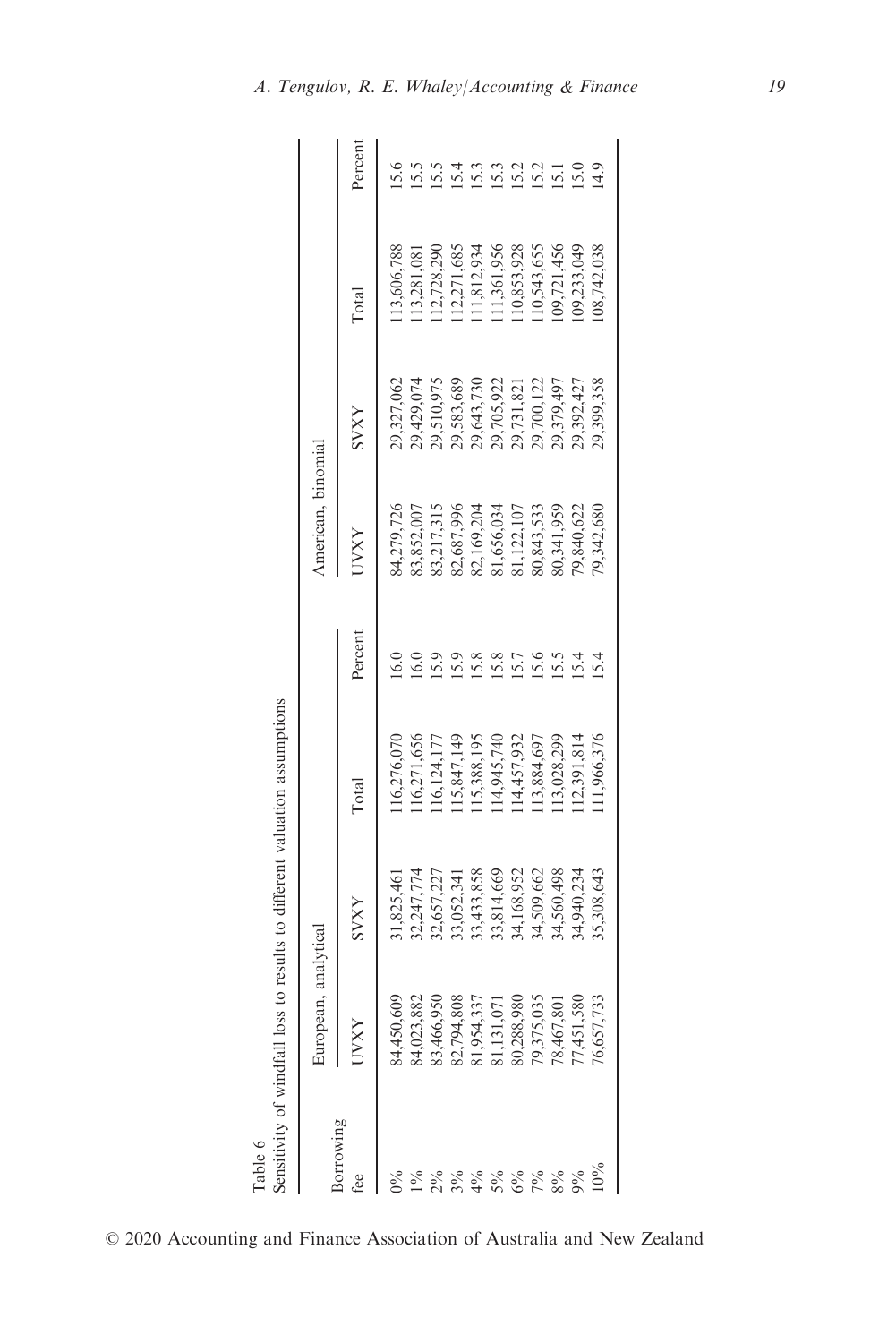effect is a reduction in loss as the borrowing fee goes up. The set of columns under the heading 'American, binomial' are generated in the same manner as before, however, the options are valued using the binomial method of Cox, Ross and Rubinstein (1979), hereafter 'CRR'. UVXY and SVXY options, after all, are American-style. The results shown in Table 6 show that explicitly accounting for the early exercise premium does not matter much. Losses are only a few million less.

One way in which our estimates of SVXY losses may be challenged, however, is as follows. If the SPVXSP is lognormally distributed, UVXY is also lognormal. Hence, our estimates of long UVXY option losses, which are computed under the usual BSM mechanics, are fine. If SPVXSP is lognormal, however, the price of SVXY is complementary to the lognormal. Hence, the losses for the long SVXY option holders are misstated. Handling this problem is no great challenge, either analytically or numerically. If  $L < 0$ , value calls as if they are puts, and value puts as if they are calls. Under the assumption that SVXY is lognormally distributed, the CRR binomial method produced a loss of \$US31.8 million for long SVXY option holders. Assuming SVXY has a complementary lognormal distribution, the loss is \$US37.8 million, 18.9 percent higher. Different modelling assumptions will produce different results. The point is that a large reduction in the leverage ratio will induce large windfall gains/losses, and this fact should not be ignored.

Another possible criticism is that changes in the leverage ratio are rare events, and developing a fair contract adjustment is not worth the effort. It is unlikely that the long UVXY/SVXY option holders would agree, with aggregate losses exceeding \$US100 million. And more losses have been incurred. With the increased market volatility resulting from COVID-19, they have become all too frequent. On 27 March 2020, the OCC released Infomemo #46703 and announced that ten Direxion funds would change their leverage ratios from long/short  $3x$  to long/short  $2x$ . The precedent, 'No contract adjustment for the change in investment policy', was again applied. At the same time, the OCC announced in a sequence of Infomemos<sup>17</sup> that four of ProShares' long and short 3x funds on crude oil and the Nasdaq Biotechnology Index would be changed as a result of a change in investment policy  $-$  a liquidation. In these instances, the leverage ratio is reduced by 100 percent (or to  $0x$ ), and the theoretical option values become their intrinsic values (i.e., their model values assuming a volatility rate of 0 percent). Partially reducing the leverage ratio should be handled no differently. The mechanics are the same. In the interest of fairness, contract adjustments should be made.

<sup>&</sup>lt;sup>17</sup>See OCC Infomemos #47635, #46736, #46737, and #46738.

<sup>©</sup> 2020 Accounting and Finance Association of Australia and New Zealand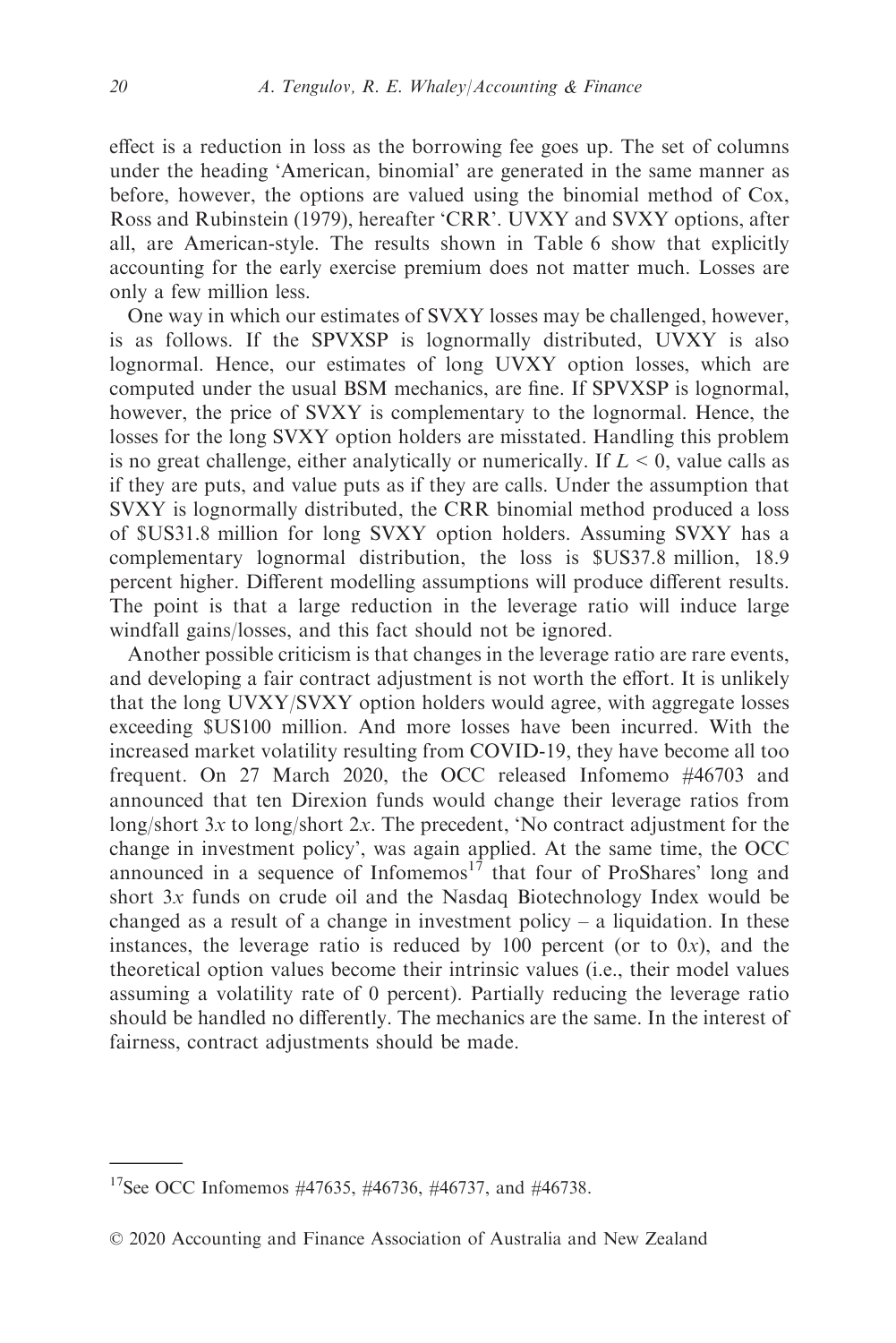#### 5. Timing of announcements

No one disagrees with the premise that the option contract adjustments should be made in a such a way that neither long nor short option holders suffer economic loss when a fundamental change in the underlying security takes place. In the UVXY/SVXY case, the fundamental change was ProShares's surprise announcement that the funds' leverage ratios would change, and the economic loss was about \$US116.3 million, where the loss was incurred by long option holders to the benefit of the short option holders as a result of the OCC's no-adjustment decision. One might be tempted to argue that the wealth transfer between UVXY/SVXY option longs to the shorts may have been exacerbated by the fact that the announcement of the leverage ratio change was a surprise. Neither shareholders nor option holders were given advance notice.<sup>18</sup> But this argument lacks merit.

In what seems to be the first instance of a leverage ratio change affecting option holders, Direxion in 2011 increased the leverage ratios to take a more aggressive risk posture. The announcement of the change in investment policy was handled quite differently, however. On 12 August 2011, Direxion published a supplement to their Prospectus and Statement of Additional Information (SAI) dated 13 June 2011 announcing that ten of its levered and levered inverse funds would have their ratios increased from  $2x$  to  $3x$  effective 11 October 2011. Their motivation was spelled out clearly. 'Because the Funds will seek to magnify the daily performance of the underlying indexes and benchmarks to a greater degree under their new investment objectives, each Fund will have the potential for greater gains, but will also be subject to the risks of greater losses for the Funds relative to the benchmark performance'.<sup>19</sup> On 21 September 2011, Direxion published a second Supplement stating the new effective date was 1 December 2011. Four of the ten Direxion funds had options listed on them: Gold Miners (NUGT and DUST) and Natural Gas (GASL and GASX) ETFs. The OCC refers to Direxion's 12 August 2011 Supplement in making its decision. They refer to it in their 29 September 2011 Infomemo #29538 in which they stated 'No contract adjustment for the change in investment policy'. From initial public awareness to OCC implementation, there was a total of 111 days. In contrast, the ProShares lead time was a single day.

The long gestation period of Direxion's news is of little relevance, however. The rationale is as follows. If the option market had no awareness as of 29 September 2011 that the OCC would pronounce no change to outstanding option contracts from the leverage ratio change, existing long positions in options with expiration dates beyond 1 December 2011 experienced an

<sup>&</sup>lt;sup>18</sup>Extraordinary trading profits could be earned by having advance knowledge of the announcement.

 $19$ OCC Infomemo #29538.

<sup>©</sup> 2020 Accounting and Finance Association of Australia and New Zealand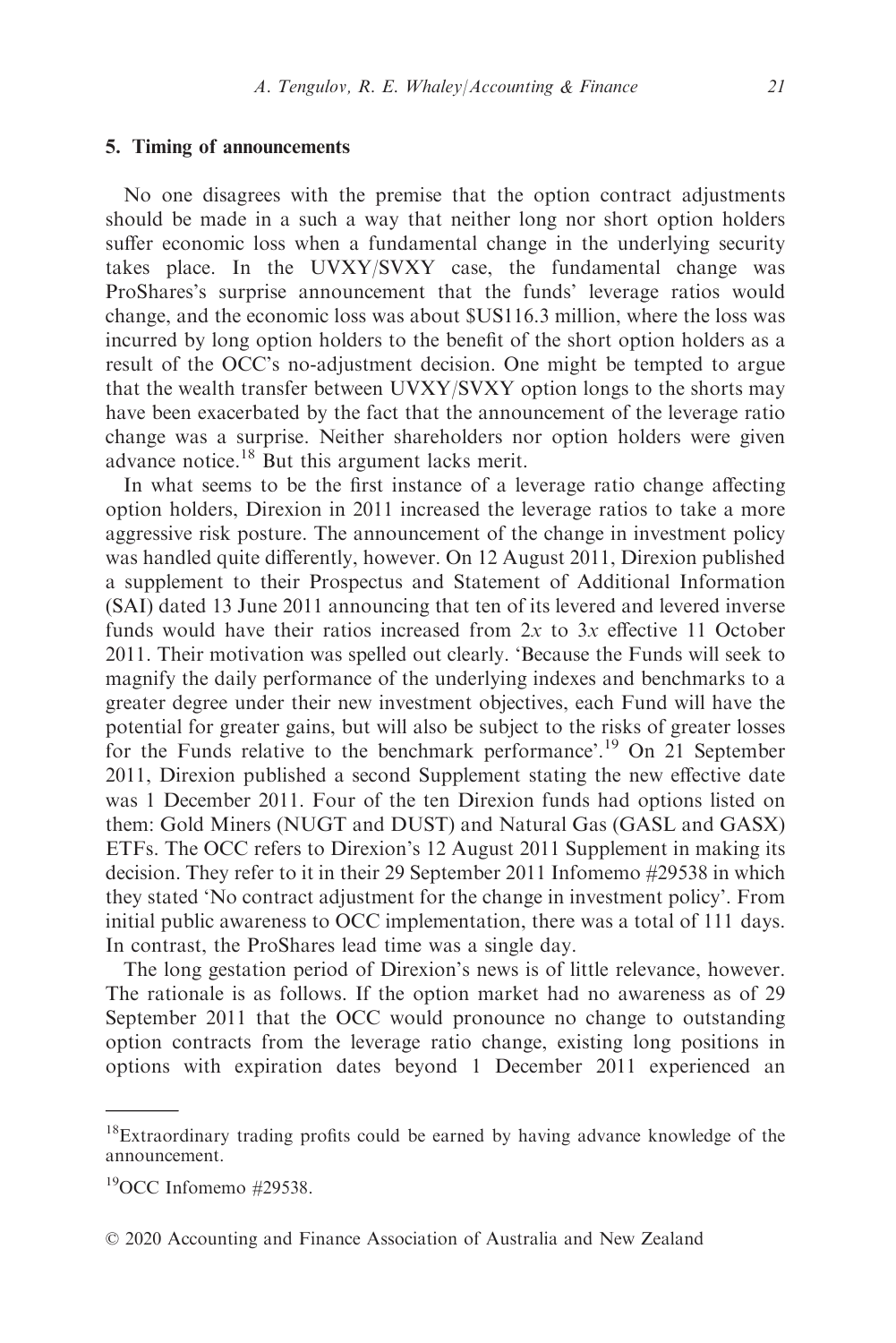immediate windfall gain at the expense of the shorts. And, as of the close of trading on 28 September 2011, 91.6 percent of the market value of the outstanding Direxion options had expiration dates beyond 1 December 2011. On the other hand, if the option market was clairvoyant and somehow anticipated with perfect certainty that the OCC would pronounce 'noadjustment', then the windfall transfer would have occurred on 12 August 2011, or before if the market became informed the supplement was published. One reason why the Direxion change in leverage and its effect on option markets may not have been noted in the press is that this was uncharted territory, and the value of NUGT, DUST, GASL and GASX options together was less than \$US14 million, as shown in Table 7. The windfall wealth transfer from the shorts to the longs would have been on order of \$US2 million, hardly enough to attract the attention of the financial press. But, at the \$US116 million associated with the ProShares UVXY/SVXY controversy, bells and whistles should have sounded. As noted earlier, ProShares believed that its quick decision and immediate implementation was 'in the best interests of the funds and their shareholders'. In terms of welfare of the UVXY and SVXY option holders, ProShares distanced themselves by saying 'The Options Clearing Corporation issues and clears US-listed options. Neither ProShares Capital Management nor funds issue or sponsor options'. Whether they knew or anticipated the OCC's no-adjustment precedent seemed to be, in their minds at least, irrelevant.

#### 6. A simple contract adjustment proposal

Thus far, we have reviewed the OCC's role in adjusting the terms of outstanding option contracts when certain types of corporate actions take place. We then analysed a new type of corporate action – changes to the leverage ratio of levered and inverse funds. What is unusual about this particular case is that the OCC made no adjustments to the terms of outstanding option contracts. Not only has this created large windfall transfers of wealth between option buyers and sellers, but also will continue to create the same inequities as the pace of ETP leverage ratio reductions accelerates. We now move from why contract adjustments should be made to how they might be done.

In making adjustments to existing option contracts, the OCC has at least four degrees of freedom – the exercise price, the expiration date, the number of option contracts and the unit of trading. We consider each in turn. First, we can change the exercise price of each option series by an absolute or proportional amount as was done for special cash dividends. Presumably, that would involve reducing the exercise price of the call and increasing the exercise price of the put to compensate the long option holders for their windfall loss. A problem with this approach is that changing the exercise price without there being a commensurate change in the price of the underlying security (as there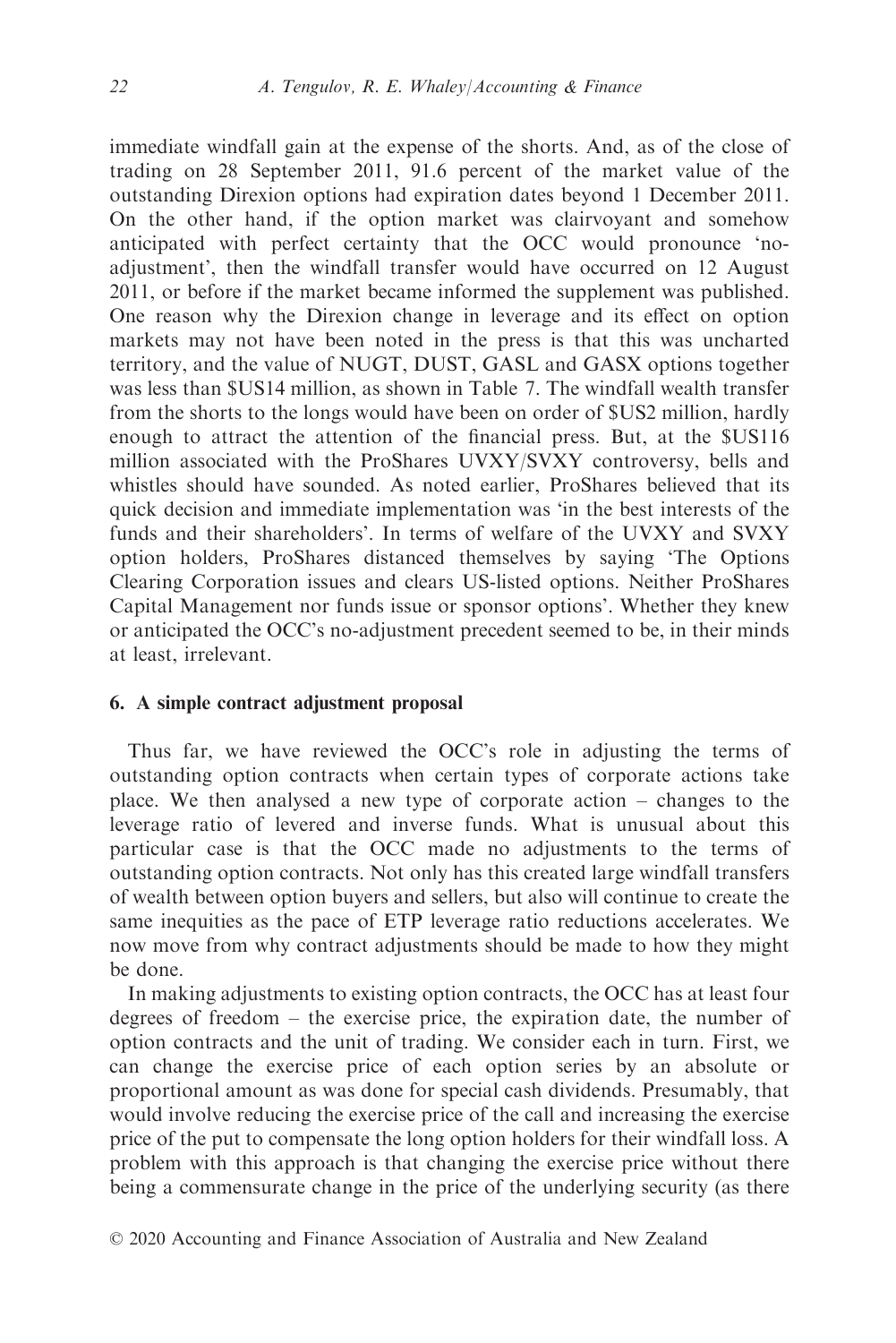Table 7

Comparison of size of existing option positions on the day before OCC announced contract adjustment terms for Direxion's and ProShare's decisions to change leverage ratio of levered and levered inverse funds

| Direxion<br><b>ETF</b> | 28 September 2011 Market value<br>Number of series | of open interest ETF |             | ProShares 26 February 2018 Market value<br>Number of series of open interest |               |
|------------------------|----------------------------------------------------|----------------------|-------------|------------------------------------------------------------------------------|---------------|
| GASL                   | 302                                                | 3,228,053            | <b>UVXY</b> | 1,448                                                                        | 463, 182, 256 |
| <b>GASX</b>            | 168                                                | 1,005                | <b>SVXY</b> | 2,158                                                                        | 265,541,404   |
| <b>NUGT</b>            | 226                                                | 5,109,628            |             |                                                                              |               |
| <b>DUST</b>            | 188                                                | 5,466,355            |             |                                                                              |               |
| Total                  |                                                    | 13,805,040           | Total       |                                                                              | 728,723,660   |
| Factor<br>difference   |                                                    |                      |             |                                                                              | 52.8          |

was in the special cash dividend case) changes the option's moneyness (i.e., ratio of forward price to exercise price), and hence the probability that it will be in-the-money at expiration. It has entirely different return/risk characteristics than it had before.

Second, we can change the expiration date of the option. This alternative is used rarely and usually involves an acceleration of the expiration to present day. In this case, however, the time to expiration would have to be extended, with the extra time premium compensating the existing option buyers for the windfall loss in option value. While this would approximately preserve the moneyness of the option and the probability that it will be in-the-money at expiration, there is the practical matter that each option series would have a new expiration date. Managing a continuum of expiration dates would be a nightmare for most option trading platforms.

Third and fourth, we could either (a) increase the number of option contracts, or (b) increase the number of deliverable shares. While the reduction in the leverage ratio reduces drift and volatility, the reduction in option value would be compensated by a quantity of options or more deliverable shares of each contract. Under the first alternative, the number of option contracts for each option series would change by a factor of  $m$ , where  $m$  is the solution to

$$
C(\mu, \sigma) = m \times C(L\mu, |L|\sigma)
$$
\n(2)

Under the second alternative, the number of new deliverable shares for each option series is the solution for  $n$  in the following equation,

$$
100 \times C(\mu, \sigma) = (100 + n) \times C(L\mu, |L|\sigma). \tag{3}
$$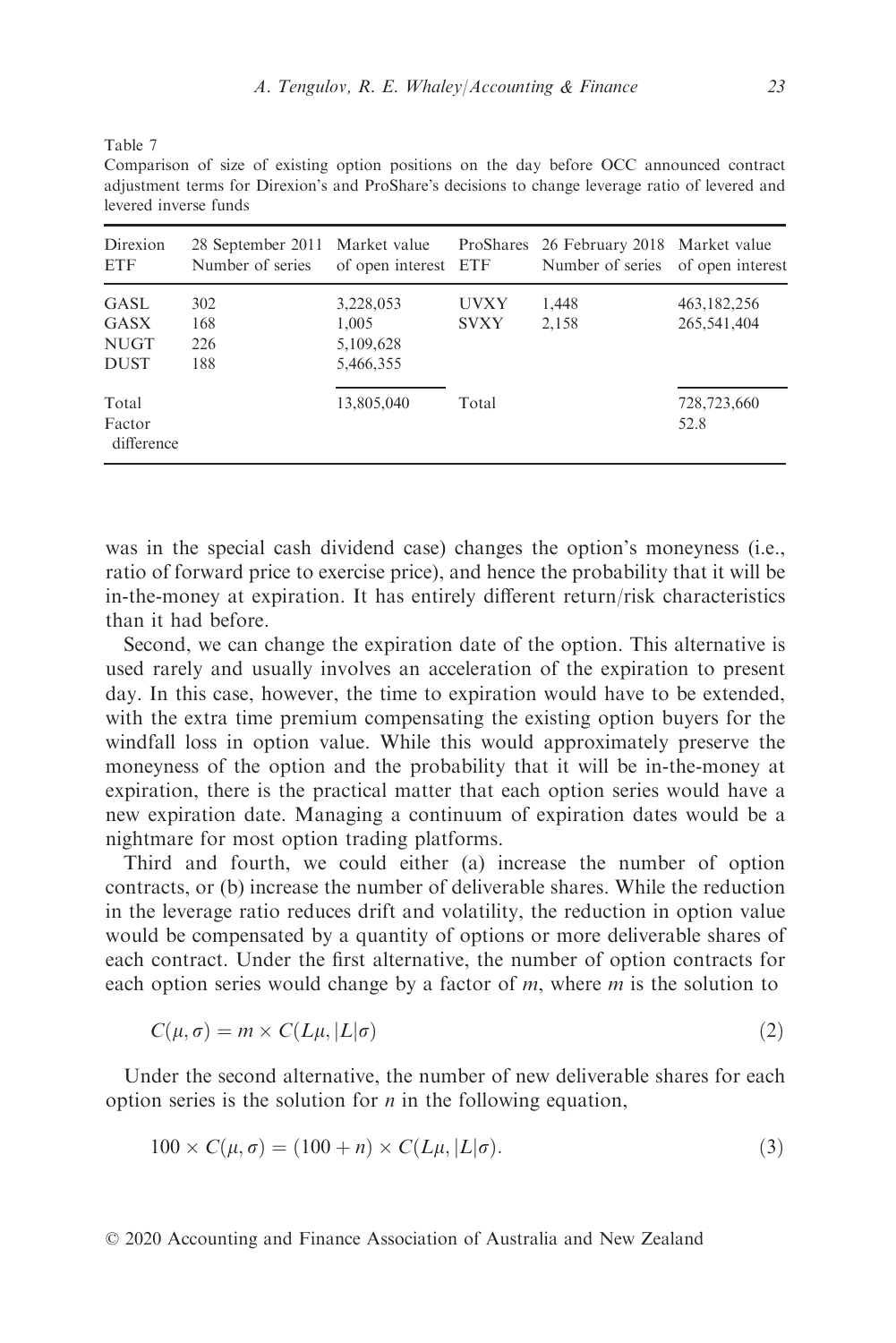These two approaches are equivalent from a theoretical perspective. Naturally, both  $m$  and  $n$  would need to be whole numbers, which would lead to some minor imprecision. Each option series would have a different value for  $m$  or  $n$ , but that is simply a bookkeeping matter.

The key elements of this simple contract adjustment procedure are as follows:

- 1 Option valuation method: We applied different valuation methods and different borrowing rates. The amount of the losses varied only modestly. Since the levered and inverse options are American-style, the CRR binomial method makes the most sense. Accounting for the complementary lognormal distribution in the valuation of options on inverse funds is best from a theoretical perspective.
- 2 Borrowing rate: Finding an appropriate borrowing rate for the ETP is problematic. The securities lending market is opaque. Finding two-sided quotes for the overnight rate is difficult. Finding two-sided quotes for the term structure of borrowing rates is virtually impossible. Assuming a borrowing rate of 0 percent until such time as reliable and readily transparent rates become available seems appropriate.
- 3 Exclusions:
	- a No contract adjustment for series with no open interest.
	- b No contract adjustment for series whose bid/ask midpoint is below the intrinsic value of the option. The option has no time value.
	- c No contract adjustment for series with zero bids.

Refinements will be required before settling on a final procedure, but that is beyond the scope of our paper. Ours was simply to demonstrate that no contract adjustment is unfair, and that standard BSM option valuation mechanics can be applied to design a contract adjustment procedure that seems both easy to implement and equitable.

#### 7. Conclusion

Levered and inverse funds on stocks, bonds, commodities and volatility are actively traded in the US. So actively, in fact, options on these funds are now commonplace. Of the 277 ETPs traded in the US, 122 (44 percent) have listed options. A problem has arisen in these option contract markets, however. With increasing frequency, ETP issuers are reducing their leverage ratios. Ten occurred in March 2020 alone. Reducing leverage ratios reduces option values, causing windfall gains/losses between existing short/long option holders. Because the OCC does not adjust the terms of existing option contracts to reflect the change in option values arising from these leverage ratio changes, the gains/losses become permanent. We show that in a single unanticipated announcement of the leverage ratio changes of two funds, more than \$US100